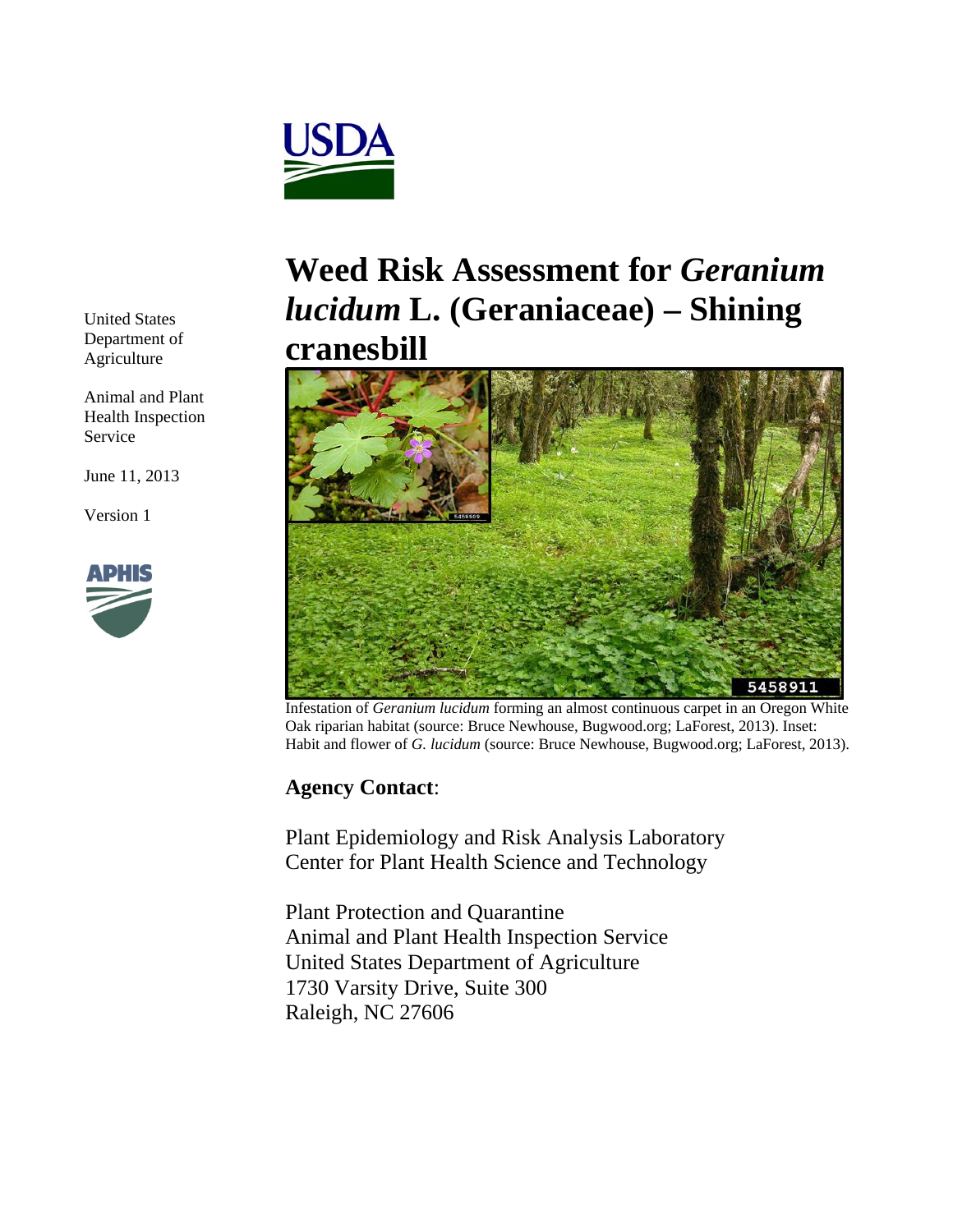| <b>Introduction</b> Plant Protection and Quarantine (PPQ) regulates noxious weeds under the authority |
|-------------------------------------------------------------------------------------------------------|
| of the Plant Protection Act (7 U.S.C. § 7701-7786, 2000) and the Federal Seed Act                     |
| $(7 \text{ U.S.C. } \S 1581-1610, 1939)$ . A noxious weed is defined as "any plant or plant"          |
| product that can directly or indirectly injure or cause damage to crops (including                    |
| nursery stock or plant products), livestock, poultry, or other interests of agriculture,              |
| irrigation, navigation, the natural resources of the United States, the public health,                |
| or the environment" (7 U.S.C. § 7701-7786, 2000). We use weed risk assessment                         |
| (WRA)—specifically, the PPQ WRA model (Koop et al., 2012)—to evaluate the                             |
| risk potential of plants, including those newly detected in the United States, those                  |
| proposed for import, and those emerging as weeds elsewhere in the world.                              |
|                                                                                                       |

Because the PPQ WRA model is geographically and climatically neutral, it can be used to evaluate the baseline invasive/weed potential of any plant species for the entire United States or for any area within it. As part of this analysis, we use a stochastic simulation to evaluate how much the uncertainty associated with the analysis affects the model outcomes. We also use GIS overlays to evaluate those areas of the United States that may be suitable for the establishment of the plant. For more information on the PPQ WRA process, please refer to the document, *Background information on the PPQ Weed Risk Assessment*, which is available upon request.

#### *Geranium lucidum* **L. – Shining cranesbill**

**Species** Family: Geraniaceae

**Information** Synonyms: *Geranium laevigatum* Royle (eFloras, 2013).

- Initiation: The New Pest Advisory Group of APHIS-PPQ evaluated *Geranium lucidum* in 2007 and recommended a policy of non-reportable/non-actionable, partly because the states of California, Oregon, and Washington expressed no interest in establishing official control programs (NPAG, 2007). Recently, though, the King County Noxious Weed Program of Washington featured this species in its monthly newsletter (Shaw, 2013) and reported that it is regulated as a State Noxious Weed in Washington (NWCB, 2013) and Oregon (ODA, 2013). Because of this change in state policy, the PERAL Weed Team decided to evaluate this species. Because *G. lucidum* may also be a weed in Canada, we conducted this risk assessment in collaboration with the Canadian Food Inspection Agency (CFIA).
- Foreign distribution: This species is native to Europe, northern Africa, the Middle East, Caucasus, central Asia, and temperate Himalaya (Aedo et al., 1998; eFloras, 2013). It has been introduced in Australia (Randall, 2007) and New Zealand (Howell and Sawyer, 2006; Tomson, 1922).

 Canada distribution and status: This species was first collected in Canada in 1982 from a Vancouver Island roadside (Univ. of Alberta, 2013). In 2010, it was found southeast of Vancouver Island on a grassy roadside on Salt Spring Island (Klinkenberg, 2013). It is not clear if *G. lucidum* is casual or fully naturalized in British Columbia. It is not listed in online Canadian plant databases (Brouillet et al., 2013; Government of Canada, 2013), suggesting it is not fully naturalized. During a recent visit to the Salt Spring Island site, investigators did not find any *G. lucidum* plants (Clements, 2013). The status of the plants on Vancouver Island has not been verified.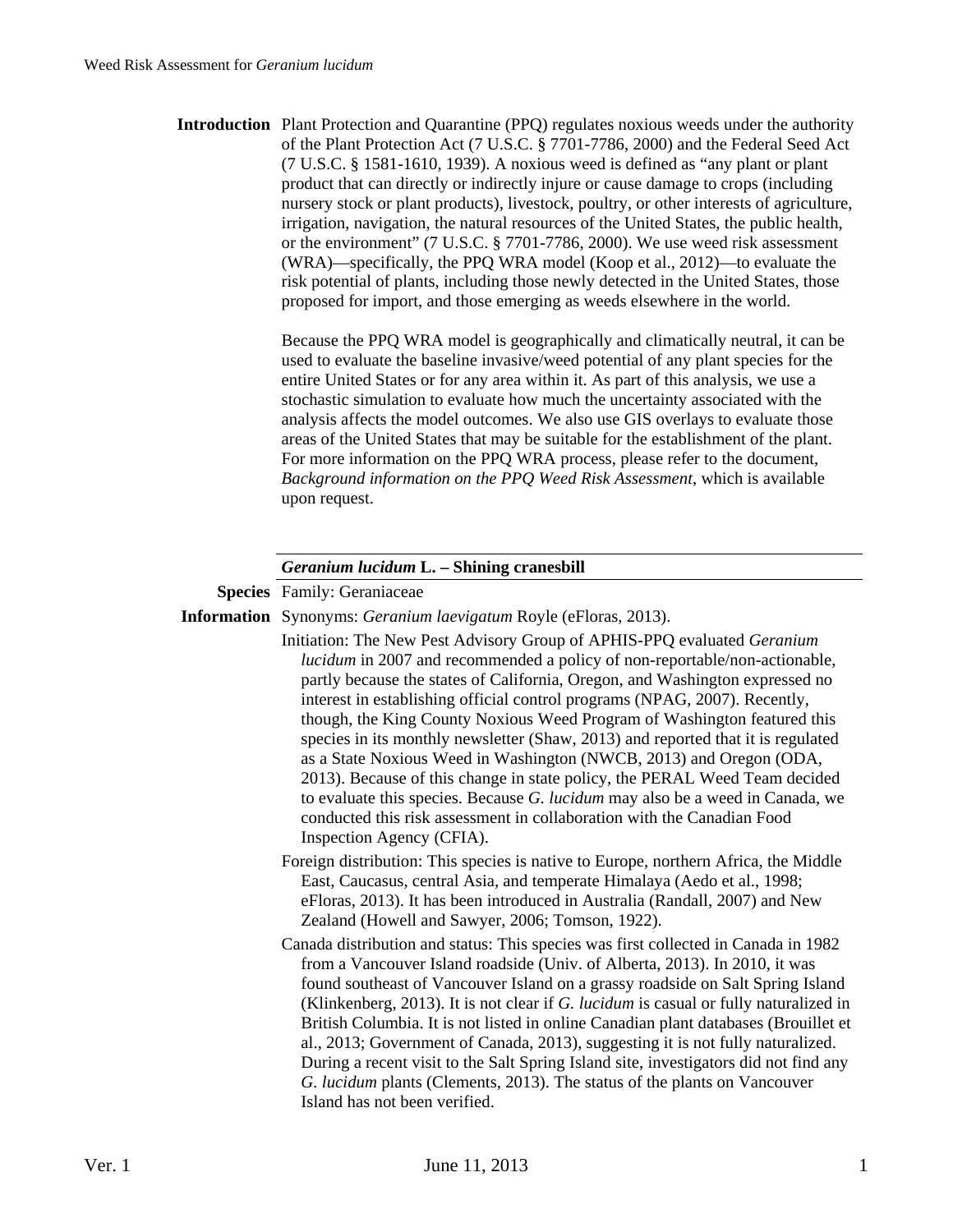| U.S. distribution and status: Geranium lucidum is naturalized in 13 counties in<br>Oregon, five in Washington and two in California (CISEH, 2013; Univ. of<br>California, 2013). It is a Class A State Noxious Weed in Washington, so public<br>and private landowners are required to control and eradicate the species<br>(NWCB, 2013). It was first collected in 1971 in the United States from a cow<br>pasture in Oregon (Dennehy et al., 2011; OSU Herbarium, 2006). Geranium<br>lucidum is reported to be a cultivation escape (DiTomaso and Healy, 2007). We<br>think it is cultivated to a very limited extent because we found it being sold by<br>only one, specialized U.S. nursery (Anonymous, 2013a). Seeds are also available<br>online from the United Kingdom (Plant World Seeds, 2013). This species may<br>have been intentionally introduced into the United States because of its use as an<br>herbal plant (ODA, 2013; PFAF, 2013).<br>WRA area <sup>1</sup> : Entire United States and Canada, including U.S. territories.                                                                                                                                                  |
|----------------------------------------------------------------------------------------------------------------------------------------------------------------------------------------------------------------------------------------------------------------------------------------------------------------------------------------------------------------------------------------------------------------------------------------------------------------------------------------------------------------------------------------------------------------------------------------------------------------------------------------------------------------------------------------------------------------------------------------------------------------------------------------------------------------------------------------------------------------------------------------------------------------------------------------------------------------------------------------------------------------------------------------------------------------------------------------------------------------------------------------------------------------------------------------------------|
|                                                                                                                                                                                                                                                                                                                                                                                                                                                                                                                                                                                                                                                                                                                                                                                                                                                                                                                                                                                                                                                                                                                                                                                                    |
| 1. Geranium lucidum analysis<br><b>Establishment/Spread</b> <i>Geranium lucidum</i> is a shade-tolerant winter annual that has become naturalized in<br><b>Potential</b> the Western United States and has been spreading since it was first detected in 1971                                                                                                                                                                                                                                                                                                                                                                                                                                                                                                                                                                                                                                                                                                                                                                                                                                                                                                                                      |
| (Dennehy et al., 2011; OSU Herbarium, 2006). This species is self-compatible<br>(Yeo, 2004), reproduces by seed (Dennehy et al., 2011; Van Assche and<br>Vandelook, 2006), and forms dense carpets of seedlings in invaded habitats<br>(Dennehy et al., 2011; Taylor, 2006). Seeds are dispersed by the explosive recoiling<br>of the awn (Aedo, 2000; Dennehy et al., 2011; Yeo, 2004), and even in still air the                                                                                                                                                                                                                                                                                                                                                                                                                                                                                                                                                                                                                                                                                                                                                                                 |
| seeds can travel up to 20 feet (Salisbury, 1961). People also disperse seeds<br>accidentally (Alverson, 2007; Anonymous, 2013b; Dennehy et al., 2011): G.<br>lucidum spread from Oregon to Washington in contaminated nursery plants<br>(Anonymous, 2013b; Dennehy et al., 2011). It may also spread as a contaminant of<br>agricultural seed (Salisbury, 1961). Contributing to its success as an invasive<br>species, G. lucidum forms a seed bank that persists for more than a year (Taylor,<br>2006; Van Assche and Vandelook, 2006). We had a less than average level of<br>uncertainty with this risk element.                                                                                                                                                                                                                                                                                                                                                                                                                                                                                                                                                                              |
| Risk score = $17$<br>Uncertainty index = $0.11$                                                                                                                                                                                                                                                                                                                                                                                                                                                                                                                                                                                                                                                                                                                                                                                                                                                                                                                                                                                                                                                                                                                                                    |
| <b>Impact Potential</b> <i>Geranium lucidum</i> is primarily a concern to natural systems because it dominates<br>habitat understories and excludes native herbaceous species (Alverson, 2007;<br>Dennehy et al., 2011; FBP, 2006; ODA, 2013). Although it is currently not a direct<br>threat to threatened and endangered species, it could make habitat restoration for<br>rare species difficult (Alverson, 2007). In its native range in Europe, it is<br>considered a garden weed (FNI, 2013; Salisbury, 1961). In the United States G.<br>lucidum is considered a "major threat to the integrity of oak woodland habitats"<br>(Dennehy et al., 2011). This species is being actively managed in Oregon (Dennehy<br>et al., 2011; Taylor, 2006) and the Nature Conservancy in Oregon is trying to<br>eradicate it from some preserves (Alverson, 2007). Washington state is also trying<br>to eradicate it (NWCB, 2013). Because G. lucidum moves with nursery stock<br>(Anonymous, 2013b; Dennehy et al., 2011), it may impact trade if the importing<br>country or region regulates the weed. We had an average amount of uncertainty.<br>Risk score $= 2.5$<br>Uncertainty index = $0.17$ |

 1 "WRA area" is the area in relation to which the weed risk assessment is conducted [definition modified from that for "PRA area" (IPPC, 2012).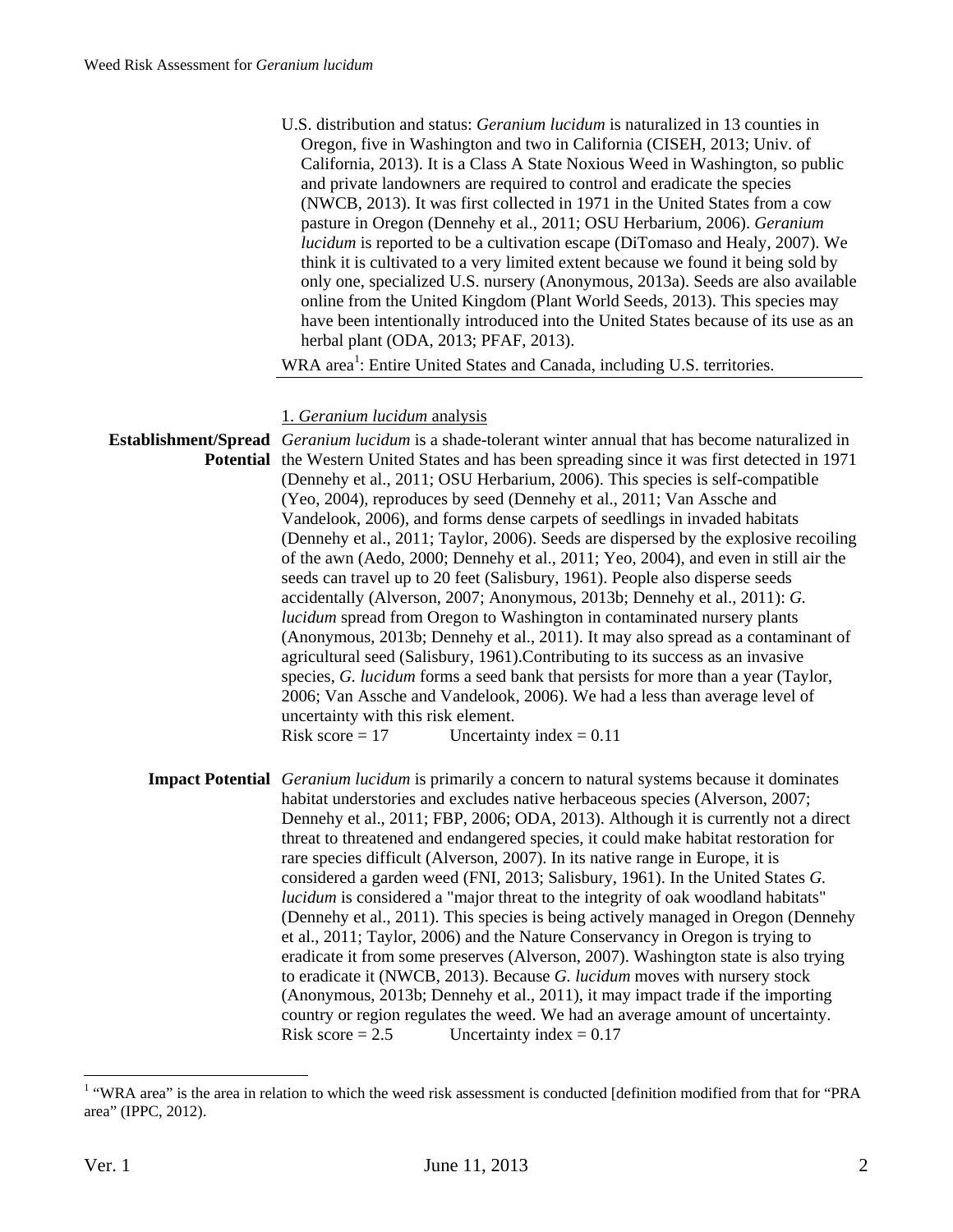**Geographic Potential** Based on three climatic variables, we estimate that about 54 percent of the United States and 4 percent of Canada is suitable for the establishment of *G. lucidum* (Fig. 1). This predicted distribution is based on the species' known distribution elsewhere in the world and includes point-referenced localities and areas of occurrence. The map for *G. lucidum* represents the joint distribution of Plant Hardiness Zones 6-9, areas with 10-100+ inches (25-254+ cm) of annual precipitation, and the following Köppen-Geiger climate classes: steppe, Mediterranean, humid subtropical, marine west coast, humid continental warm summers, humid continental cool summers, subarctic, and tundra.

> The area estimated likely represents a conservative estimate as it uses only three climatic variables to estimate the area of the United States and Canada that is suitable for establishment of the species. Other environmental variables, such as soil and habitat type, may further limit the areas in which this species is likely to establish. In its native range, *G. lucidum* occurs in seashores, stony hillsides, rocks, hedges, and walls (Dunn, 1905; Presland, 2008; Stace, 2010). It can also grow in mountainous regions as high as 2000–3000 meters in elevation (eFloras, 2013). In the United States, it grows in oak woodlands, dry conifer forests, riparian forests, roadsides, and pastures (Dennehy et al., 2011; OSU Herbarium, 2006). It generally appears to be more invasive in moist habitats (Shaw, 2013).

**Entry Potential** We did not assess the entry potential of *Geranium lucidum* because it is already present in the United States (CISEH, 2013; Univ. of California, 2013) and Canada (Klinkenberg, 2013; Univ. of Alberta, 2013).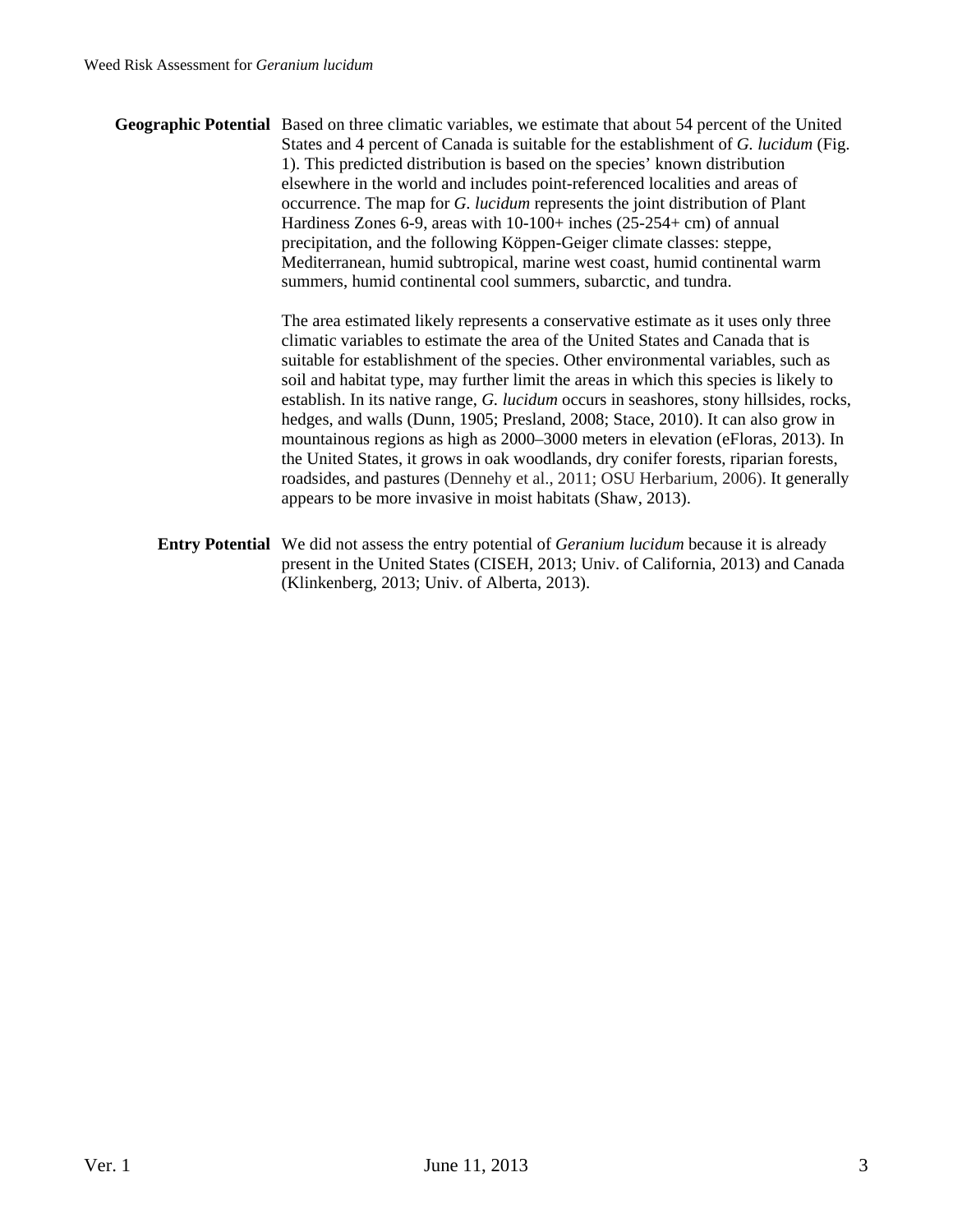

**Figure 1**. Predicted distribution of *Geranium lucidum* in the United States and Canada. Map insets for Hawaii and Puerto Rico are not to scale.

| 2. Results and Conclusion              |                              |
|----------------------------------------|------------------------------|
| Model Probabilities:                   | $P(Major\ Invader) = 79.8\%$ |
|                                        | $P(Minor Invader) = 19.4\%$  |
|                                        | $P(Non- Invader) = 0.8\%$    |
| $Risk Result = High Risk$              |                              |
| Secondary Screening $=$ Not Applicable |                              |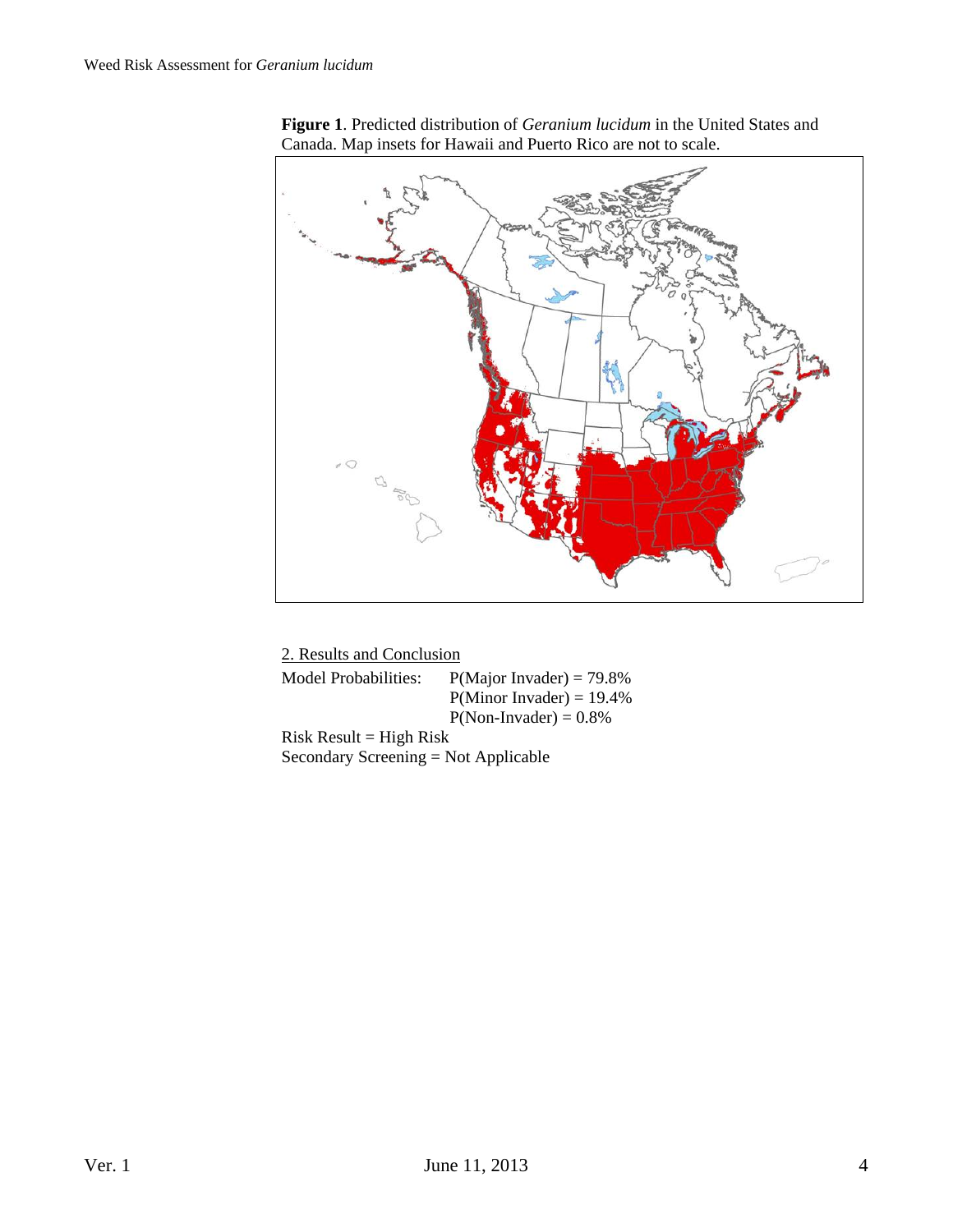



**Figure 3**. Monte Carlo simulation results (N=5,000) for uncertainty around the risk scores for *Geranium lucidum<sup>a</sup>*.



contains 50 percent of the outcomes, the second 95 percent, and the largest 99 percent.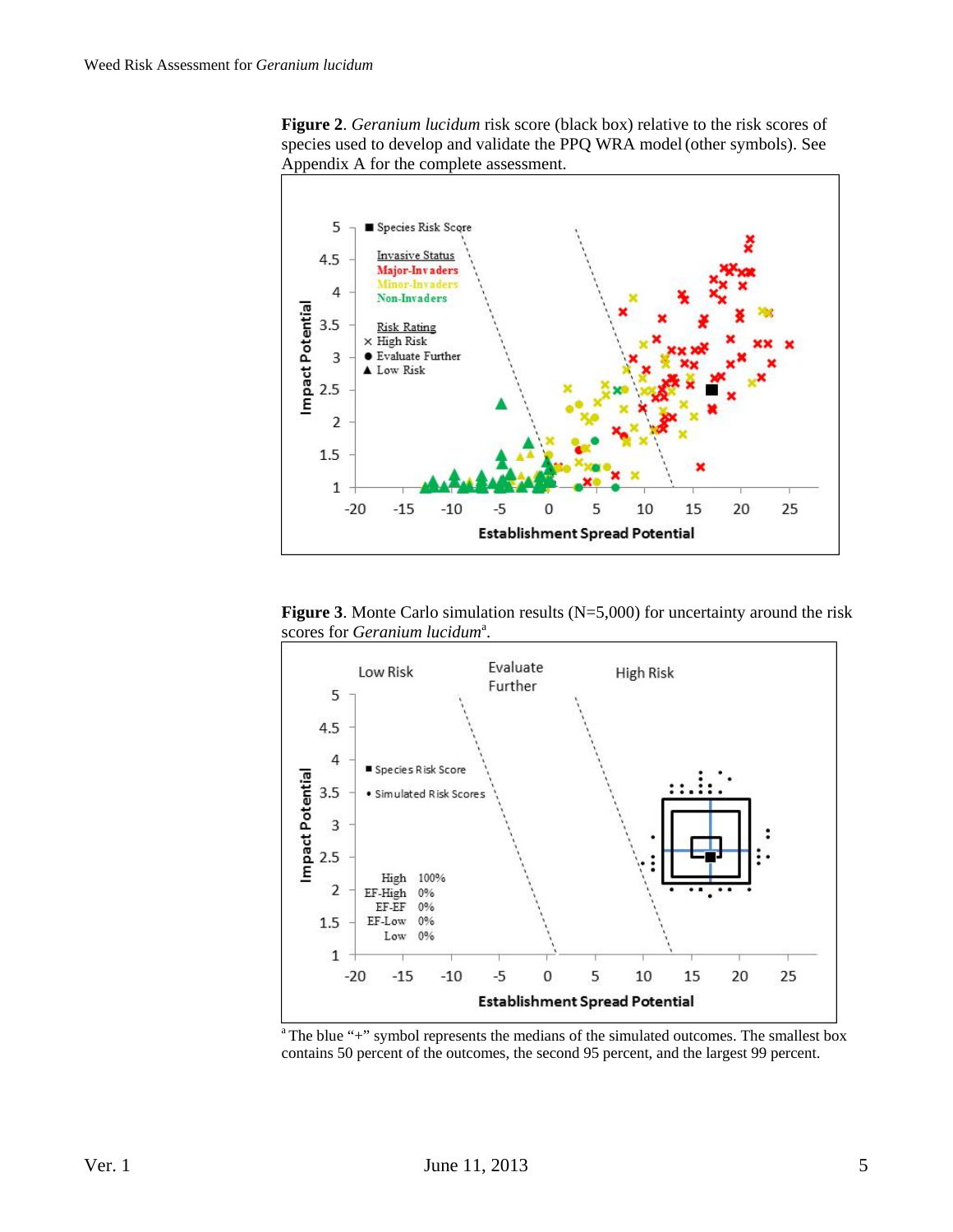### 3. Discussion

The result of the weed risk assessment for *Geranium lucidum* is High Risk (Fig. 2). Our uncertainty analysis supports this conclusion as all of the simulated risk scores also resulted in conclusions of High Risk (Fig. 3). Our model indicates *G. lucidum* has an 80 percent likelihood of becoming a major invader, and its invasive behavior in the Pacific Northwest coast supports this idea. Since it was first detected in Oregon in 1971, it has rapidly spread throughout the region. Natural dispersal, unintentional dispersal by people, and dispersal in the nursery trade have contributed to its spread.

"Once fully established, *Geranium lucidum* is virtually impossible to eliminate from a site due to its rapid rate of increase, high plant density, persistent seed bank, and difficulty of implementing management treatments without causing collateral damage to associated native herbaceous species" (Dennehy et al., 2011). A naturalareas manager believes it cannot be eradicated from heavily infested areas in Oregon, but keeping it from spreading to new areas may be possible using Early Detection and Rapid Response activities (Alverson, 2007).

#### 4. Literature Cited

- 7 U.S.C. § 1581-1610. 1939. The Federal Seed Act, Title 7 United States Code § 1581-1610.
- 7 U.S.C. § 7701-7786. 2000. Plant Protection Act, Title 7 United States Code § 7701-7786.
- Aedo, C. 2000. The genus *Geranium* L. (Geraniaceae) in North America. I. Annual species. Anales del Jardin Botánico de Madrid 58:39-82.
- Aedo, C., F. M. Garmendia, and F. Pando. 1998. World checklist of *Geranium* L. (Geraniaceae). Anales del Jardin Botánico de Madrid 56(2):211-252.
- Alverson, E. 2007. Biology and status of *Geranium lucidum*. Personal communication to A. L. Koop on January 18, 2007, from Edward Alverson, Willamette Valley stewardship ecologist with The Nature Conservancy.
- Anonymous. 2013a. Geraniaceae.com. Geraniaceae. Last accessed June 3, 2013, http://geraniaceae.com/cgi-bin/welcome.py.
- Anonymous. 2013b. Shiny geranium (a.k.a. Shining geranium, Shining crane's bill) *Geranium lucidum*. Noxious Weed Control Program, King County, Washington. Last accessed May 6, 2013, http://www.kingcounty.gov/environment/animalsAndPlants/noxiousweeds/weed-identification/shiny-geranium.aspx.
- Ather, A., R. Abid, and M. Qaiser. 2012. The seed atlas of Pakistan-VII. Geraniaceae. Pakistan Journal of Botany 44(3):1059-1064.
- Backyard Gardener. 2013. Plant Finder [online database]. BackyardGardener.com. http://www.backyardgardener.com. (Archived at PERAL).
- Boersma, P. D., S. H. Reichard, and A. N. v. Buren (eds.). 2006. Invasive Species in the Pacific Northwest. University of Washington Press, Seattle, WA, U.S.A. 285 pp.
- Brouillet, L., F. Coursol, S. J. Meades, M. Favreau, M. Anions, P. Bélisle, and P. Desmet. 2013. VASCAN, the Database of Vascular Plants of Canada. http://data.canadensys.net/vascan/search. (Archived at PERAL).
- Burrows, G. E., and R. J. Tyrl. 2001. Toxic Plants of North America. Iowa State University Press, Ames, IA. 1342 pp.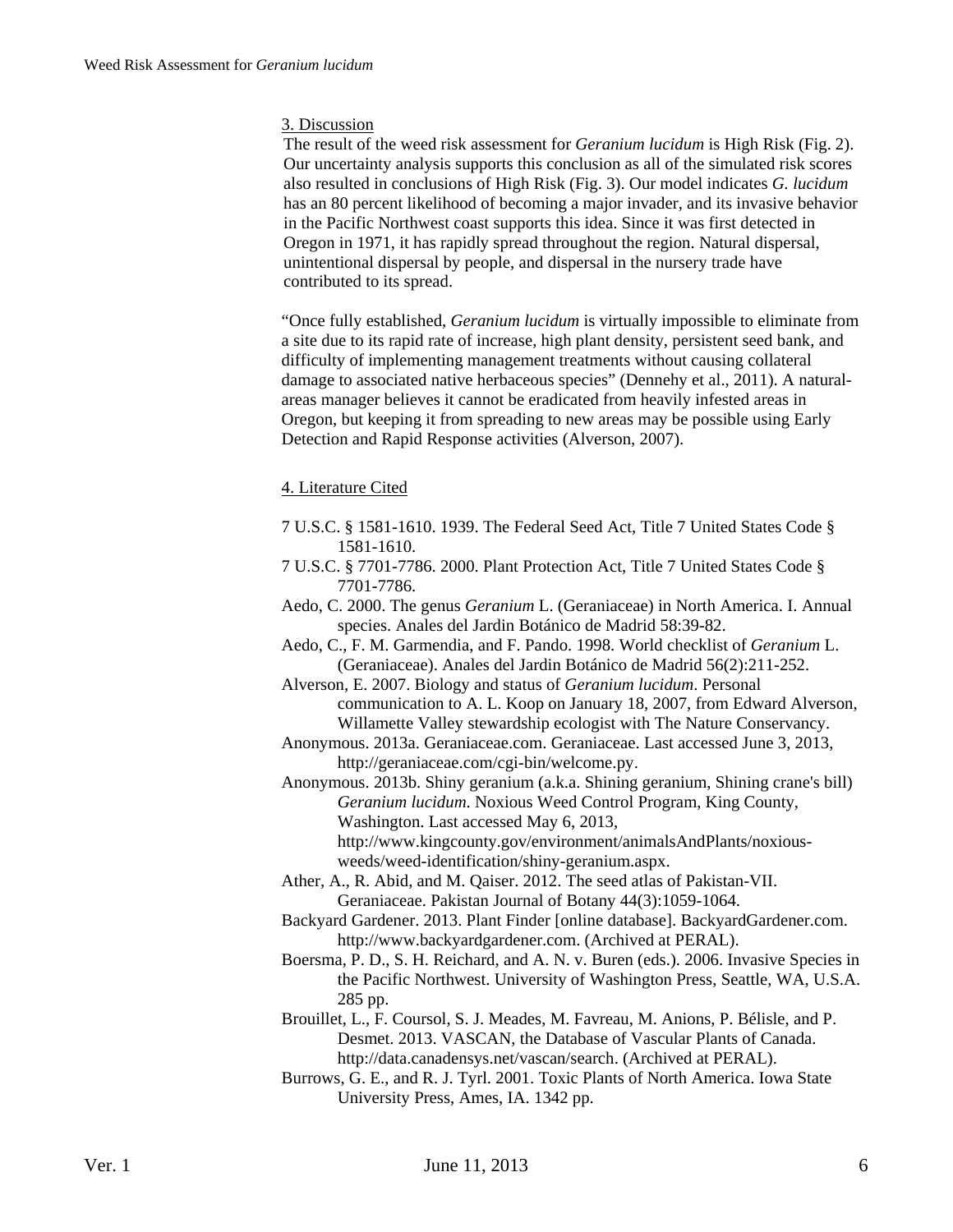- CISEH. 2013. Early Detection and Distribution Mapping System, Online Database. The University of Georgia - Center for Invasive Species and Ecosystem Health (CISEH). http://www.eddmaps.org/. (Archived at PERAL).
- Clements, D. 2013. Status of *Geranium lucidum* in British Columbia. Personal communication to K. Castro on May 30, 2013, from David Clements (Coordinator of Environmental Studies, Trinity Western University) who relayed observations made by Rebecca Prins, botany student.
- Dennehy, C., E. R. Alverson, H. E. Anderson, D. R. Clements, R. Gilbert, and T. N. Kaye. 2011. Management Strategies for Invasive Plants in Pacific Northwest Prairies, Savannas, and Oak Woodlands. Northwest Science 85(2):329-351.
- DiTomaso, J. M., and E. A. Healy. 2007. Weeds of California and Other Western States (vols. 1 & 2). University of California, Oakland, CA, U.S.A. 1808 pp.
- Dunn, S. T. 1905. Alien Flora of Britain. West, Newman, and Co., London, U.K. 208 pp.
- eFloras. 2013. Electronic Floras, online database. Missouri Botanical Garden, St. Louis, MO and Harvard University Herbaria, Cambridge, MA. http://www.efloras.org. (Archived at PERAL).
- FBP. 2006. Invasive weeds at Mt. Pisagh. Friends of Buford Park and Mt. Pisagh, Eugene, OR, U.S.A. Last accessed July 21, 2006, http://www.bufordpark.org/WorstWeedsatHBRA\_Flyer11-2.pdf.
- FNI. 2013. Flora of Northern Ireland (FNI) [Online Database]. Botanical Society of the British Isles. http://www.habitas.org.uk/flora/index.html. (Archived at PERAL).
- GBIF. 2013. GBIF, Online Database. Global Biodiversity Information Facility (GBIF). http://data.gbif.org/welcome.htm. (Archived at PERAL).
- Government of Canada. 2013. Plants of Canada. Canadian Forest Service of Natural Resources Canada and Canadian Food Inspection Agency. http://www.plantsofcanada.info.gc.ca/. (Archived at PERAL).
- Heap, I. 2013. The international survey of herbicide resistant weeds. Weed Science Society of America. www.weedscience.com. (Archived at PERAL).
- Heide-Jorgensen, H. S. 2008. Parasitic Flowering Plants. Brill, Leiden, The Netherlands. 438 pp.
- Holm, L. G., J. V. Pancho, J. P. Herberger, and D. L. Plucknett. 1991. A Geographical Atlas of World Weeds. Krieger Publishing Company, Malabar, Florida, U.S.A. 391 pp.
- Howell, C. J., and J. W. D. Sawyer. 2006. New Zealand naturalised vascular plant checklist. New Zealand Plant Conservation Network, Wellington, New Zealand. 60 pp.
- IPPC. 2012. International Standards for Phytosanitary Measures No. 5: Glossary of Phytosanitary Terms. Food and Agriculture Organization of the United Nations, Secretariat of the International Plant Protection Convention (IPPC), Rome, Italy.
- Klinkenberg, B. 2013. E-Flora BC: Electronic Atlas of the Plants of British Columbia. Lab for Advanced Spatial Analysis, Department of Geography, University of British Columbia, Vancouver.

http://www.geog.ubc.ca/biodiversity/eflora/. (Archived at PERAL).

- Koop, A., L. Fowler, L. Newton, and B. Caton. 2012. Development and validation of a weed screening tool for the United States. Biological Invasions 14(2):273-294.
- LaForest, J. 2013. Image usage request 100020. Personal communication to A.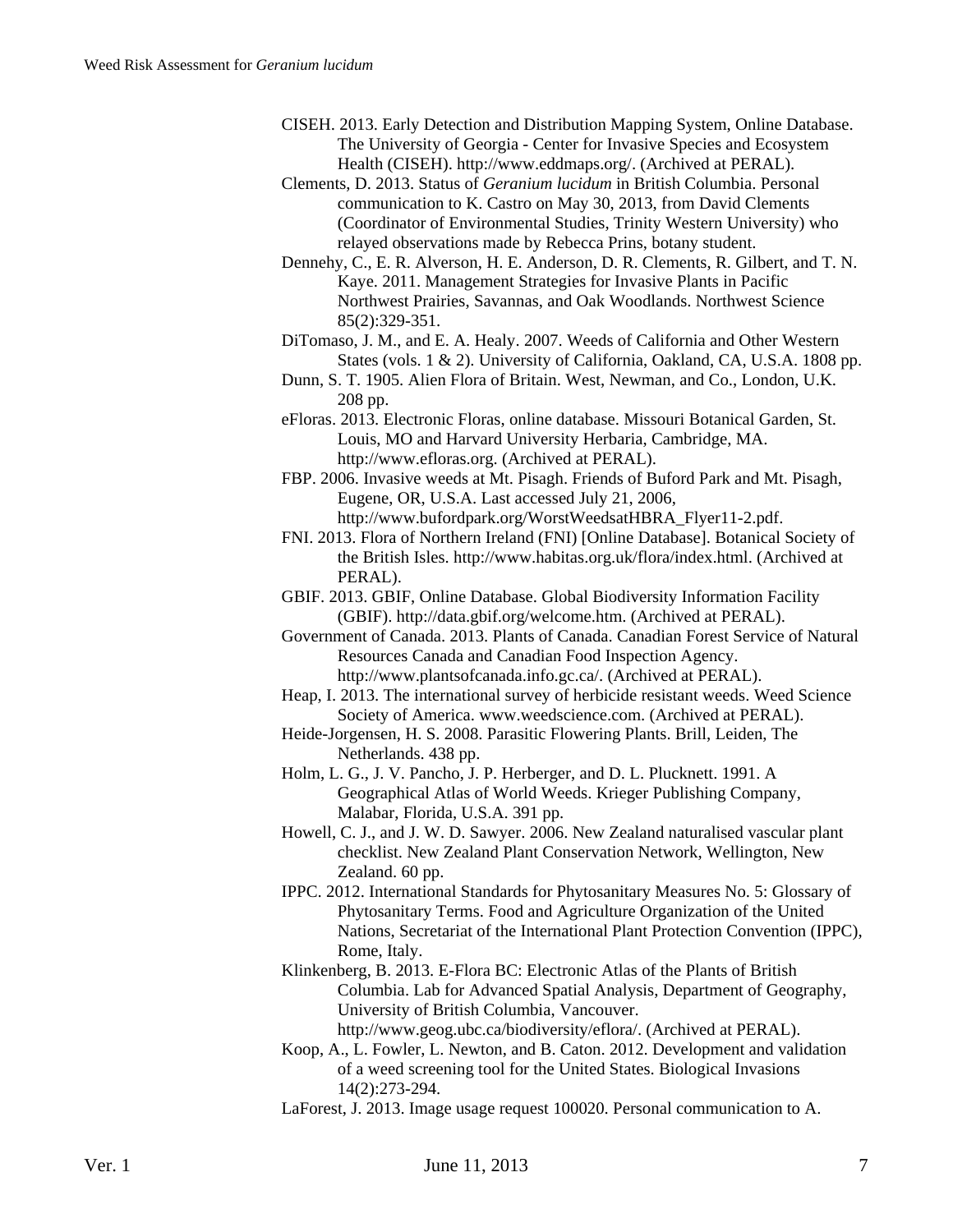Koop on May 1, 2013, from Joe LaForest, Bugwood Image Database Manager.

- Martin, P. G., and J. M. Dowd. 1990. A protein sequence study of the dicotyledons and its relevance to the evolution of the legumes and nitrogen fixation. Australian Systematic Botany 3:91-100.
- NGRP. 2013. Germplasm Resources Information Network (GRIN). United States Department of Agriculture, Agricultural Research Service, National Genetic Resources Program (NGRP). http://www.ars-grin.gov/cgibin/npgs/html/index.pl?language=en. (Archived at PERAL).
- Nickrent, D. 2009. Parasitic plant classification. Southern Illinois University Carbondale, Carbondale, IL. Last accessed June 12, 2009, http://www.parasiticplants.siu.edu/ListParasites.html.
- NPAG. 2007. *Geranium lucidum* L.: Shining geranium. United States Department of Agriculture, Animal and Plant Health Inspection Service, Plant Protection and Quarantine, Center for Plant Health Science and Technology, Plant Epidemiology and Risk Analysis Laboratory, New Pest Advisory Group (NPAG), Raleigh, NC, U.S.A. 4 pp.
- NWCB. 2013. Noxious Weeds. Washington State, Noxious Weed Control Board (NWCB), Olympia, WA. Last accessed May 6, 2013, http://www.nwcb.wa.gov/nwcb\_nox.htm.
- ODA. 2013. Shiny geranium (*Geranium lucidum*) Oregon Department of Agriculture (ODA), Salem, Oregon. Last accessed May 6, 2013, http://www.oregon.gov/ODA/plant/weeds/Pages/profile\_shinygeranium.asp x.
- OSU Herbarium. 2006. Oregon Herbarium Records for *Geranium lucidum*. Oregon State Universtiy Herbarium, Corvallis, OR, U.S.A. Last accessed November 28, 2006, http://ocid.nacse.org/cgi-bin/qml/herbarium/plants/vherb.qml.
- PFAF. 2013. Plants for a Future (Online Database). Plants for a Future (PFAF). http://www.pfaf.org/index.php. (Archived at PERAL).
- Plant World Seeds. 2013. *Geranium lucidum*. Plant World Seeds, Devon, United Kingdom. Last accessed May 6, 2013, http://www.plant-worldseeds.com/store/view\_seed\_item/627.
- Presland, J. 2008. The flora of walls: Dry stone versus mortared. Botanical Society of The British Isles 108:7-11.
- Randall, J. M. 2007. The Introduced Flora of Australia and its Weed Status. CRC for Australian Weed Management, Department of Agriculture and Food, Western Australia, Australia. 528 pp.
- Randall, R. P. 2012. A Global Compendium of Weeds, 2nd edition. Department of Agriculture and Food, Western Australia, Perth, Australia. 1107 pp.
- Salisbury, E. 1961. Weeds and Aliens. Collins, London. 384 pp.
- Shaw, S. 2013. Weed of the Month: Shiny Geranium (*Geranium lucidum*). King County Weed News, March:1-2. http://www.kingcounty.gov/environment/animalsAndPlants/noxiousweeds/weed-news.aspx.
- Stace, C. 2010. New Flora of the British Isles (3rd ed.). Cambridge University Press, Cambridge, United Kingdom. 1130 pp.
- Sykes, W. R. 1982. Checklist of dicotyledons naturalised in New Zealand 15. Annonales, Berberidales, Cactales, Fagales, some Geraniales, Juglandales, Laurales, Rutales, Salicales, Sapindales, Tiliales, Nyctaginaceae, and Zygophyllaceae. New Zealand Journal of Botany 20(4):333-341.
- Taylor, T. 2006. *Geranium lucidum* in Eugene, Oregon. Personal communication to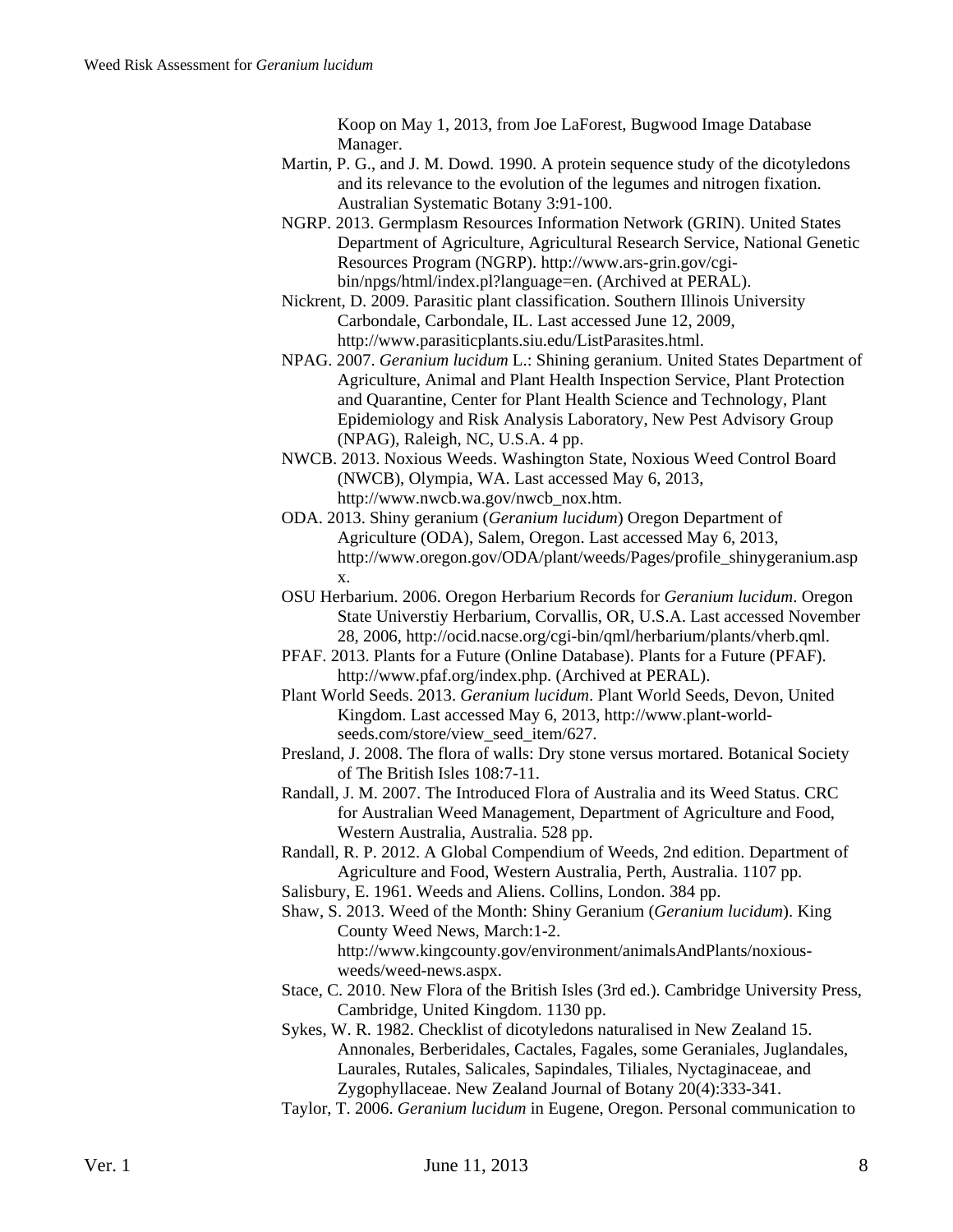A. L. Koop on July 24, 2006, from Trevor Taylor, a natural areas supervisor with the city of Eugene.

- Tomson, G. M. 1922. The Naturalisation of Animals & Plants in New Zealand. Cambridge University Press, Cambridge, U.S.A. 588 pp.
- Univ. of Alberta. 2013. Vascular plant herbarium, Online database. University of Alberta.

http://www.biology.museums.ualberta.ca/en/VascularPlantHerbarium.aspx. (Archived at PERAL).

- Univ. of California. 2006. California Herbarium Records for *Geranium lucidum*. University of California, Consortium of California Herbaria, CA, U.S.A. Last accessed November 28, 2006, http://ucjeps.berkeley.edu/consortium/.
- Univ. of California. 2013. Consortium of California Herbaria. Regents of the University of California. http://ucjeps.berkeley.edu/consortium/. (Archived at PERAL).
- Van Assche, J. A., and F. E. A. Vandelook. 2006. Germination ecology of eleven species of Geraniaceae and Malvaceae, with special reference to the effects of drying seeds. Soil Seed Science 16:283-290.
- WTU. 2006. Herbarium records of *Geranium lucidum* from the University of Washington. Burke Museum of natural Hisotry and Culture, Seatle, WA, U.S.A. Last accessed November 28, 2006,
	- http://www.washington.edu/burkemuseum/collections/herbarium/index.php.
- Yeo, P. F. 2004. The morphology and affinities of *Geranium* sections *Lucida* and *Unguiculata*. Botanical Journal of the Linnean Society 144(4):409-429.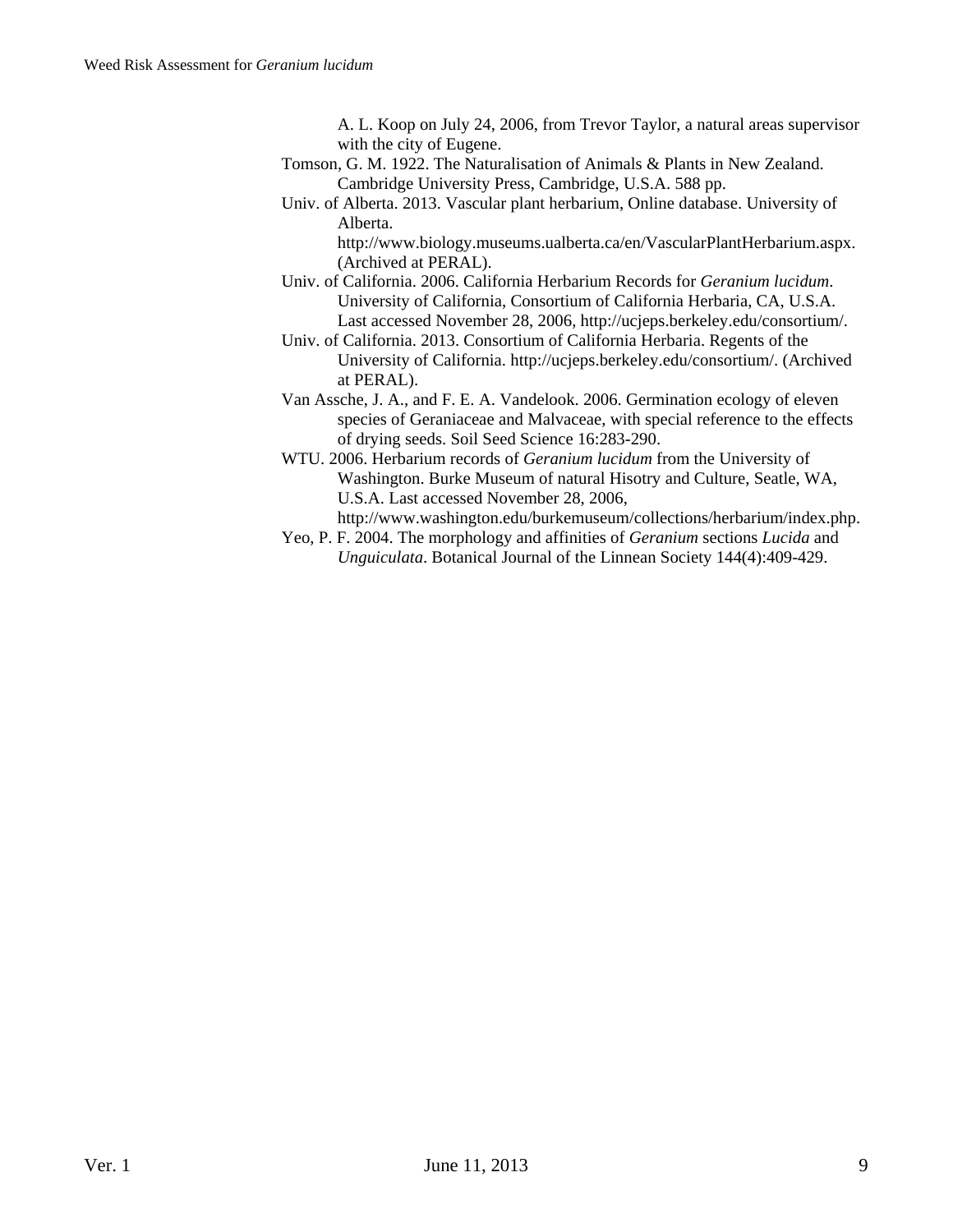**Appendix A**. Weed risk assessment for *Geranium lucidum* L. (Geraniaceae). The following information was obtained from the original risk assessment for this species (full responses and all guidance), which is available upon request. We modified the information here to fit on the page.

| <b>Question ID</b>                                       | Answer -    | <b>Score</b>     | Notes (and references)                                                                                                                                                                                                                                                                                                                                                                                                                                                                                                                                                                                                                                                                                                                                                                                                                                                                                                                                                                                                  |
|----------------------------------------------------------|-------------|------------------|-------------------------------------------------------------------------------------------------------------------------------------------------------------------------------------------------------------------------------------------------------------------------------------------------------------------------------------------------------------------------------------------------------------------------------------------------------------------------------------------------------------------------------------------------------------------------------------------------------------------------------------------------------------------------------------------------------------------------------------------------------------------------------------------------------------------------------------------------------------------------------------------------------------------------------------------------------------------------------------------------------------------------|
|                                                          | Uncertainty |                  |                                                                                                                                                                                                                                                                                                                                                                                                                                                                                                                                                                                                                                                                                                                                                                                                                                                                                                                                                                                                                         |
| ESTABLISHMENT/SPREAD POTENTIAL                           |             |                  |                                                                                                                                                                                                                                                                                                                                                                                                                                                                                                                                                                                                                                                                                                                                                                                                                                                                                                                                                                                                                         |
| ES-1 (Status/invasiveness<br>outside its native range)   | $f - negl$  | 5                | This species is broadly native from Europe and northern<br>Africa through the Middle East to Nepal, Pakistan, and<br>northwestern India (NGRP, 2013). Introduced to Australia<br>(Randall, 2007). Introduced to New Zealand as early as 1903<br>(Tomson, 1922) and currently casual (Howell and Sawyer,<br>2006; Sykes, 1982). Has been collected twice from roadside<br>habitats in Canada (Vancouver Island and Salt Spring Island)<br>(Klinkenberg, 2013; Univ. of Alberta, 2013). Naturalized in<br>the United States (Aedo, 2000) and spreading (Univ. of<br>California, 2006). "It was first collected in Oregon in Yamhill<br>County in 1971. It has now spread throughout the Willamette<br>Valley, and is beginning to spread south into the Umpqua and<br>Rogue Valleys, and north into Washington. As of 2010,<br>populations have been documented in Washington in Clark,<br>Thurston, King, and Skagit Counties" (Dennehy et al., 2011).<br>Alternate answers for the Monte Carlo simulation are both "e." |
| ES-2 (Is the species highly<br>domesticated)             | $n - negl$  | $\boldsymbol{0}$ | This species is cultivated to a limited extent (Anonymous,<br>2013a; Backyard Gardener, 2013); however, we found no<br>evidence of domestication or breeding to reduce weed-                                                                                                                                                                                                                                                                                                                                                                                                                                                                                                                                                                                                                                                                                                                                                                                                                                            |
|                                                          |             |                  | associated traits. Seeds are available online from the United<br>Kingdom (Plant World Seeds, 2013).                                                                                                                                                                                                                                                                                                                                                                                                                                                                                                                                                                                                                                                                                                                                                                                                                                                                                                                     |
| ES-3 (Weedy congeners)                                   | $y - negl$  | 1                | Geranium molle, G. simense, and G. tuberosum are principal<br>weeds in one country each (Holm et al., 1991). The similar<br>species G. robertianum is causing a decline in native species<br>in the understory of Pacific Northwest habitats (Boersma et al.,<br>2006).                                                                                                                                                                                                                                                                                                                                                                                                                                                                                                                                                                                                                                                                                                                                                 |
| ES-4 (Shade tolerant at some<br>stage of its life cycle) | $y - negl$  | $\mathbf{1}$     | Occurs in seashores and stony hillsides (Dunn, 1905). In the<br>United States, "Geranium lucidum is most abundant in open<br>shade, especially in oak woodlands, but also in riparian and<br>bottomland forests that are dominated by hardwoods"<br>(Alverson, 2007). Grows well in shady areas of Oregon (FBP,<br>2006; OSU Herbarium, 2006), California (Univ. of California,<br>2006), and Washington (WTU, 2006). Generally grows in<br>shade (Dennehy et al., 2011). It is interesting that it is reported<br>to be mostly shade intolerant in Europe, but in the United<br>States it is shade tolerant (ODA, 2013). Perhaps there are other<br>ecological factors affecting its distribution. Regardless, there is<br>negligible uncertainty as it grows in the shade in the United<br>States.                                                                                                                                                                                                                    |
| ES-5 (Climbing or smothering<br>growth form)             | $n - negl$  | $\boldsymbol{0}$ | Plants are terrestrial herbs 5-45 cm tall (Aedo, 2000).                                                                                                                                                                                                                                                                                                                                                                                                                                                                                                                                                                                                                                                                                                                                                                                                                                                                                                                                                                 |
| ES-6 (Forms dense thickets)                              | $y - negl$  | $\overline{2}$   | Forms dense populations (Dennehy et al., 2011; Taylor, 2006).<br>Seeds germinate in mass in the fall, producing carpets of<br>seedlings (Dennehy et al., 2011).                                                                                                                                                                                                                                                                                                                                                                                                                                                                                                                                                                                                                                                                                                                                                                                                                                                         |
| ES-7 (Aquatic)                                           | n - negl    | $\boldsymbol{0}$ | Plant is not an aquatic species; rather, it is a terrestrial herb<br>(Aedo, 2000; Yeo, 2004).                                                                                                                                                                                                                                                                                                                                                                                                                                                                                                                                                                                                                                                                                                                                                                                                                                                                                                                           |
| ES-8 (Grass)                                             | $n - negl$  | $\boldsymbol{0}$ | Species is in the Geraniaceae (NGRP, 2013).                                                                                                                                                                                                                                                                                                                                                                                                                                                                                                                                                                                                                                                                                                                                                                                                                                                                                                                                                                             |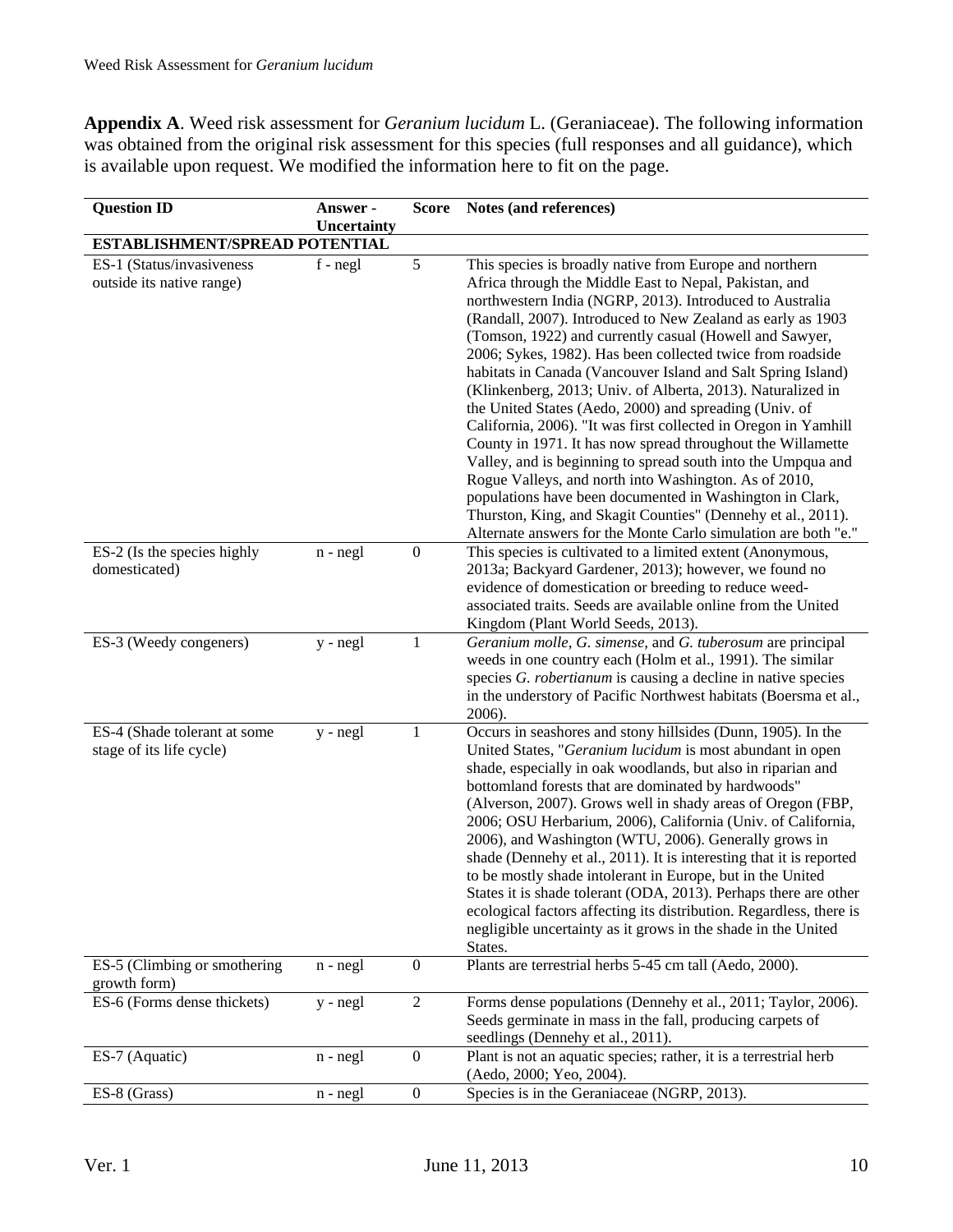| <b>Question ID</b>                                                                  | Answer -<br>Uncertainty | <b>Score</b>     | Notes (and references)                                                                                                                                                                                                                                                                                                                                                                                                                                                                                                                                                                                                                    |
|-------------------------------------------------------------------------------------|-------------------------|------------------|-------------------------------------------------------------------------------------------------------------------------------------------------------------------------------------------------------------------------------------------------------------------------------------------------------------------------------------------------------------------------------------------------------------------------------------------------------------------------------------------------------------------------------------------------------------------------------------------------------------------------------------------|
| ES-9 (Nitrogen-fixing woody<br>plant)                                               | $n - negl$              | $\boldsymbol{0}$ | The Geraniaceae (NGRP, 2013), is not a plant family known<br>to contain nitrogen-fixing species (Martin and Dowd, 1990).                                                                                                                                                                                                                                                                                                                                                                                                                                                                                                                  |
| ES-10 (Does it produce viable<br>seeds or spores)                                   | $y - negl$              | 1                | Reproduces by seed (Anonymous, 2013b; Dennehy et al.,<br>2011; Van Assche and Vandelook, 2006).                                                                                                                                                                                                                                                                                                                                                                                                                                                                                                                                           |
| ES-11 (Self-compatible or<br>apomictic)                                             | $y - low$               | $\mathbf{1}$     | "[T]he flowers automatically self, with the stigmas diverging<br>slightly before the flower opens and the dehisced anthers                                                                                                                                                                                                                                                                                                                                                                                                                                                                                                                |
|                                                                                     |                         |                  | pushing their pollen up between them" (Yeo, 2004). The very<br>similar congener G. robertianum is also self-compatible<br>(Boersma et al., 2006).                                                                                                                                                                                                                                                                                                                                                                                                                                                                                         |
| ES-12 (Requires special<br>pollinators)                                             | $? - max$               |                  | Unknown. Two sources indicated it is pollinated by insects<br>(Anonymous, 2013b; PFAF, 2013), but they don't report what<br>kind of insects. Another source indicates that small bees with<br>long tongues are attracted to the nectar (Yeo, 2004), but this<br>does not confirm pollination.                                                                                                                                                                                                                                                                                                                                             |
| ES-13 (Minimum generation<br>time)                                                  | $b - negl$              | 1                | Plant is an annual (Aedo, 2000; eFloras, 2013; Yeo, 2004) or<br>biennial (DiTomaso and Healy, 2007). A winter annual (Van<br>Assche and Vandelook, 2006). Plants normally germinate in<br>autumn, but they can also germinate in spring, at which point<br>they will have an abbreviated lifecycle where flowers appear<br>before the cotyledons wither and die (Yeo, 2004); this<br>reference does not consider plant lifecycle or minimum<br>generation time. Alternate answers for the Monte Carlo<br>simulation are "c" and "a."                                                                                                      |
| ES-14 (Prolific reproduction)                                                       | $? - max$               | $\boldsymbol{0}$ | Unknown. There was not enough information in the literature<br>to either directly or indirectly answer this question. Although<br>online pictures of high population densities in the Pacific<br>Northwest coast of the United States would suggest that<br>prolific reproduction is possible, we did not see any pictures of<br>high densities of flowering and fruiting plants. There are<br>multiple species of cranesbill geraniums. For most species in<br>cornfields, seed production ranges between 300 and 400 per<br>plant (Salisbury, 1961).                                                                                    |
| ES-15 (Propagules likely to be<br>dispersed unintentionally by<br>people)           | y - negl                | 1                | Dispersed in yard trash that is dumped alongside roads<br>(Alverson, 2007). It may also be dispersed in mud attached to<br>vehicles and people (Alverson, 2007). Seeds disperse on feet<br>of people (Dennehy et al., 2011), but no specific evidence<br>provided. Seeds disperse on shoes and vehicles (Anonymous,<br>2013b). This species was detected on Salt Spring Island near a<br>clump of cut stems (Klinkenberg, 2013), but it unclear if it<br>arrived in that location via plant trash.                                                                                                                                        |
| ES-16 (Propagules likely to<br>disperse in trade as contaminants<br>or hitchhikers) | y - negl                | 2                | It spread from Oregon to Washington in contaminated nursery<br>plants (Anonymous, 2013b; Dennehy et al., 2011). It may also<br>be spread as an impurity in agricultural seed (Salisbury, 1961).                                                                                                                                                                                                                                                                                                                                                                                                                                           |
| ES-17 (Number of natural<br>dispersal vectors)                                      | 1                       | $-2$             | For ES17a through ES17e: Fruit in the cranesbill geraniums<br>consist of five single-seed carpels (Salisbury, 1961). In G.<br>lucidum, "Seed 2 mm long, oblong, reddish, glabrous, lower<br>end with a black protuberance" (eFloras, 2013). In Pakistan,<br>seeds are oblong, approximately 1-1.2 mm by 0.9-1.0 mm<br>(Ather et al., 2012). As a member of the subgenus Robertium,<br>the mericarps with their single seed each are actively<br>discharged by the explosive recoiling of the awn (Aedo, 2000;<br>Dennehy et al., 2011; Yeo, 2004). Even in still air, the seeds<br>can be dispersed up to 20 feet away (Salisbury, 1961). |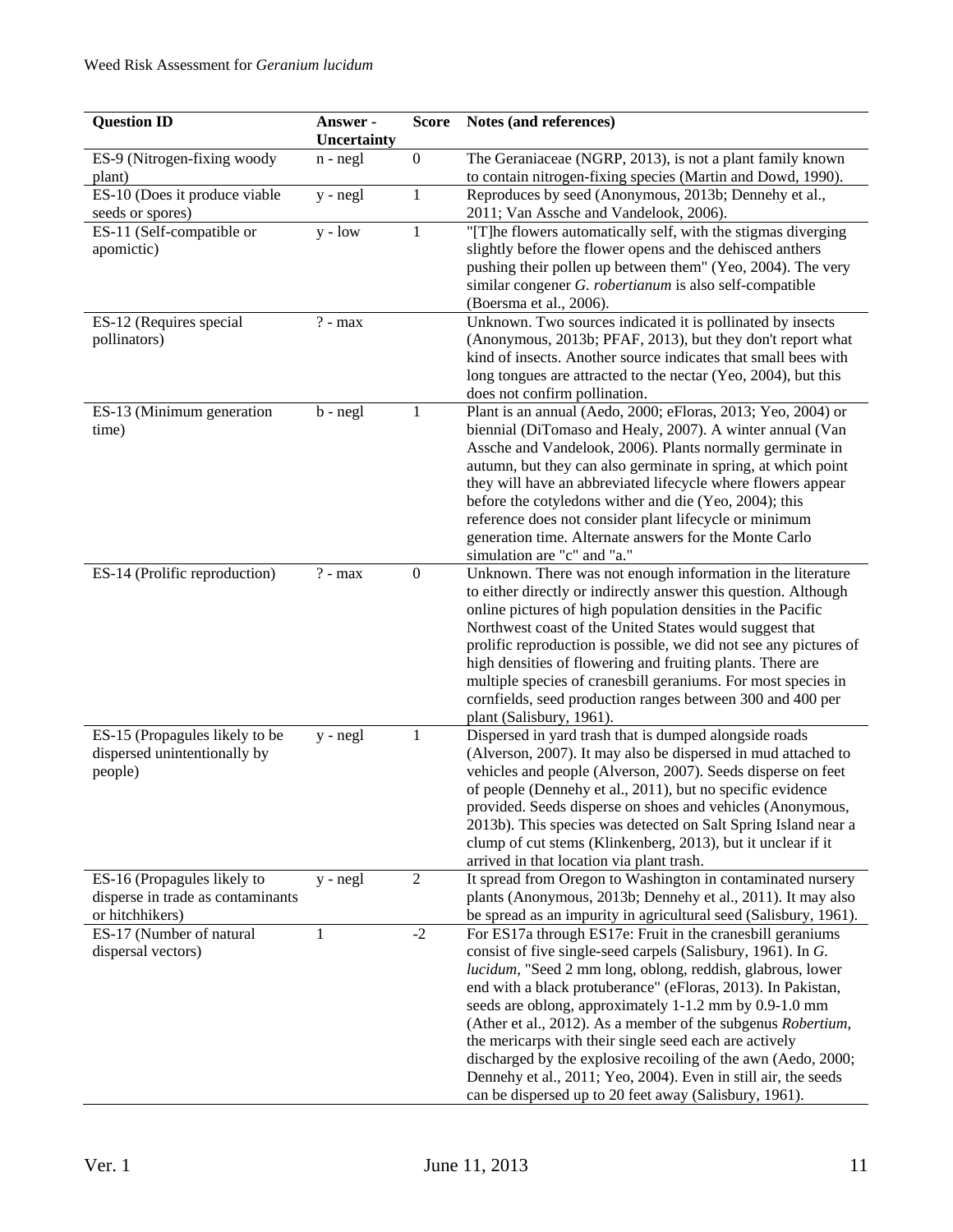| <b>Question ID</b>                                                 | Answer -       | Score            | Notes (and references)                                                                                                         |
|--------------------------------------------------------------------|----------------|------------------|--------------------------------------------------------------------------------------------------------------------------------|
|                                                                    | Uncertainty    |                  |                                                                                                                                |
| ES-17a (Wind dispersal)                                            | $n - low$      |                  | No evidence and does not seem likely.                                                                                          |
| ES-17b (Water dispersal)                                           | $n - low$      |                  | No evidence and does not seem likely.                                                                                          |
| ES-17c (Bird dispersal)                                            | $n - low$      |                  | No evidence and does not seem likely.                                                                                          |
| ES-17d (Animal external<br>dispersal)                              | y - mod        |                  | It may be dispersed on mud attached to wild and domesticated<br>animals (Alverson, 2007). The pattern of population dispersion |
|                                                                    |                |                  | suggests it is dispersed by animals and humans (Taylor, 2006),<br>but this doesn't distinguish between internal and external   |
|                                                                    |                |                  | dispersal. Primary long-distance dispersal mechanism is on the                                                                 |
|                                                                    |                |                  | feet of deer or livestock (Dennehy et al., 2011), but no specific                                                              |
|                                                                    |                |                  | evidence provided. Dispersed by wildlife (presumably<br>externally), but supporting information not given (ODA,                |
|                                                                    |                |                  | 2013). Answering yes with moderate uncertainty based on the                                                                    |
|                                                                    |                |                  | number of anecdotal comments. Seeds of the invasive                                                                            |
|                                                                    |                |                  | congener G. robertianum have a sticky fiber at one end that<br>allows them to stick to animals, leaves, or other surfaces      |
|                                                                    |                |                  | (Boersma et al., 2006). Geranium lucidum may have a similar                                                                    |
|                                                                    |                |                  | dispersal trait.                                                                                                               |
| ES-17e (Animal internal                                            | n - mod        |                  | No evidence. Using moderate uncertainty because it is                                                                          |
| dispersal)                                                         |                |                  | unknown if seeds may be consumed by browsing animals.                                                                          |
| ES-18 (Evidence that a                                             | $y - negl$     | 1                | Freshly matured seeds of G. lucidum have water impermeable                                                                     |
| persistent $(>1$ yr) propagule bank                                |                |                  | seed coats (Van Assche and Vandelook, 2006). Seed burial                                                                       |
| (seed bank) is formed)                                             |                |                  | experiments showed that seeds remain viable for more than                                                                      |
|                                                                    |                |                  | one year and need a period of desiccation to break dormancy                                                                    |
|                                                                    |                |                  | (Van Assche and Vandelook, 2006). Experience from                                                                              |
|                                                                    |                |                  | managers controlling populations suggests it has a long-term<br>seed bank (Taylor, 2006).                                      |
| ES-19 (Tolerates/benefits from<br>mutilation, cultivation or fire) | $? - max$      | $\boldsymbol{0}$ | Unknown.                                                                                                                       |
| ES-20 (Is resistant to some                                        | $n - low$      | $\boldsymbol{0}$ | No evidence (Heap, 2013). "G[eranium] lucidum can be                                                                           |
| herbicides or has the potential to                                 |                |                  | treated with either glyphosate or triclopyr" (Dennehy et al.,                                                                  |
| become resistant)                                                  |                |                  | 2011). "All the cranesbills are relatively resistant to selective                                                              |
|                                                                    |                |                  | herbicides," but some control can be achieved if applied at the<br>early seedling stage (Salisbury, 1961).                     |
| ES-21 (Number of cold                                              | $\overline{4}$ | $\boldsymbol{0}$ |                                                                                                                                |
| hardiness zones suitable for its                                   |                |                  |                                                                                                                                |
| survival)                                                          |                |                  |                                                                                                                                |
| ES-22 (Number of climate types                                     | 8              | 2                |                                                                                                                                |
| suitable for its survival)<br>ES-23 (Number of precipitation       | 10             | $\mathbf{1}$     |                                                                                                                                |
| bands suitable for its survival)                                   |                |                  |                                                                                                                                |
| <b>IMPACT POTENTIAL</b>                                            |                |                  |                                                                                                                                |
| <b>General Impacts</b>                                             |                |                  |                                                                                                                                |
| Imp-G1 (Allelopathic)                                              | $? - max$      |                  | Unknown. It may have an allelopathic effect based on how it                                                                    |
|                                                                    |                |                  | smothers other herbaceous vegetation (Alverson, 2007). "The                                                                    |
|                                                                    |                |                  | extreme abundance of G. lucidum at some sites, to the                                                                          |
|                                                                    |                |                  | exclusion of other vegetation, suggests an allelopathic effect"                                                                |
|                                                                    |                |                  | (Dennehy et al., 2011). Answering unknown because neither                                                                      |
|                                                                    |                |                  | of these two sources provide any evidence.                                                                                     |
| Imp-G2 (Parasitic)                                                 | $n - negl$     | $\boldsymbol{0}$ | No evidence. This species is not a member of a plant family                                                                    |
|                                                                    |                |                  | known to contain parasitic plants (Heide-Jorgensen, 2008;<br>Nickrent, 2009).                                                  |
| <b>Impacts to Natural Systems</b>                                  |                |                  |                                                                                                                                |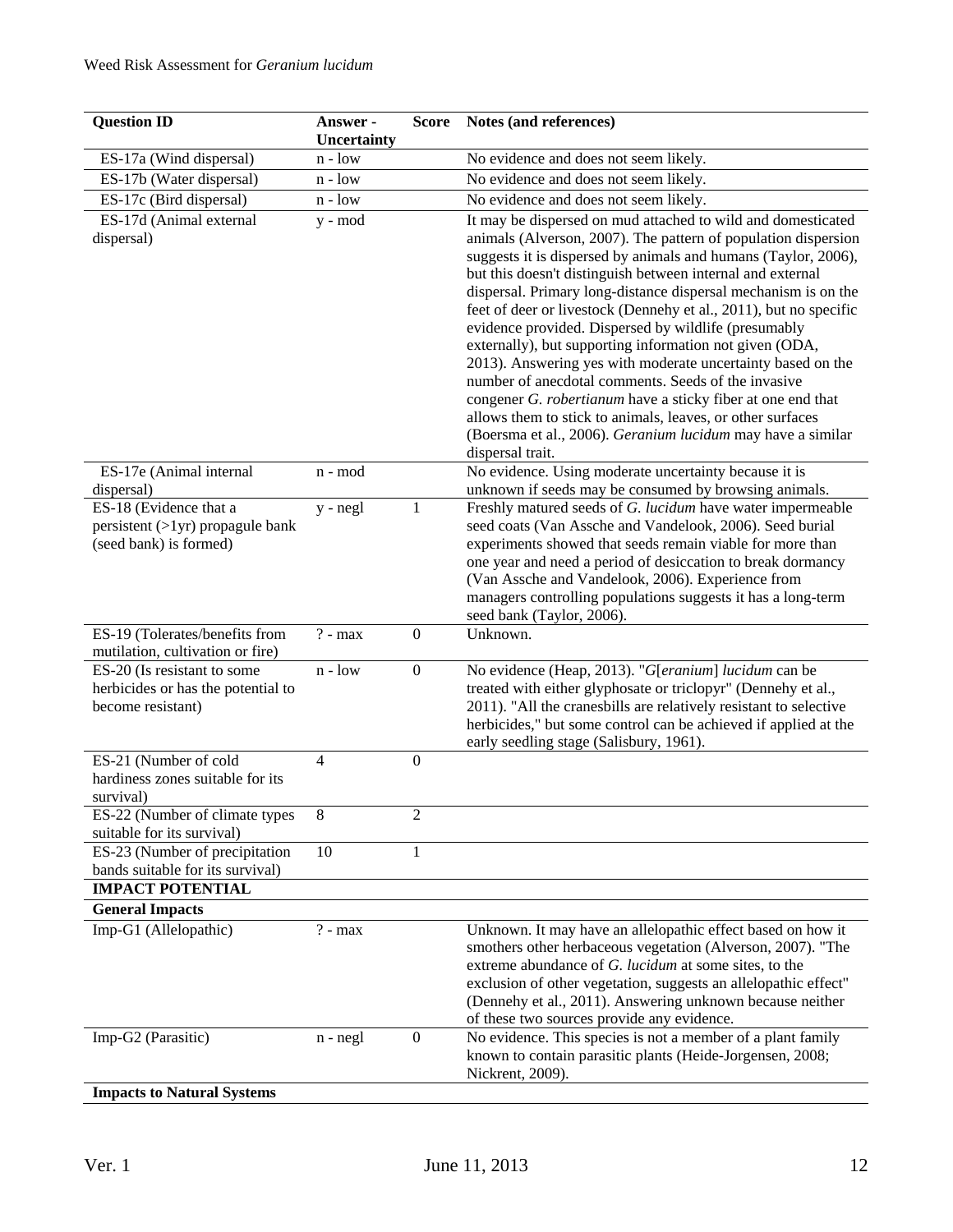| <b>Question ID</b>                                                                         | Answer -<br>Uncertainty | <b>Score</b>     | Notes (and references)                                                                                                                                                                                                                                                                                                                                                                                                                                                                                                                                                                                                                                                                                                                                                                                                                                              |
|--------------------------------------------------------------------------------------------|-------------------------|------------------|---------------------------------------------------------------------------------------------------------------------------------------------------------------------------------------------------------------------------------------------------------------------------------------------------------------------------------------------------------------------------------------------------------------------------------------------------------------------------------------------------------------------------------------------------------------------------------------------------------------------------------------------------------------------------------------------------------------------------------------------------------------------------------------------------------------------------------------------------------------------|
| Imp-N1 (Change ecosystem<br>processes and parameters that<br>affect other species)         | n - mod                 | $\boldsymbol{0}$ | No evidence.                                                                                                                                                                                                                                                                                                                                                                                                                                                                                                                                                                                                                                                                                                                                                                                                                                                        |
| Imp-N2 (Change community<br>structure)                                                     | $y - high$              | 0.2              | We did not find any evidence this species changes the physical<br>structure of habitats by creating or eliminating a layer.<br>However, based on the guidance, because it dominates habitat<br>understories (Alverson, 2007; ODA, 2013) and thereby<br>eliminates their structural diversity, we are answering yes, but<br>with high uncertainty. Also see images on bugwood.org.                                                                                                                                                                                                                                                                                                                                                                                                                                                                                   |
| Imp-N3 (Change community<br>composition)                                                   | y - negl                | 0.2              | Forms extensive pure stands (FBP, 2006). Displaces natives<br>and probably inhibits recruitment of native forbs (Dennehy et<br>al., 2011). "Pushes out" early spring wildflowers (ODA,<br>2013). Appear to suppress the growth of native herbaceous<br>species (Alverson, 2007).                                                                                                                                                                                                                                                                                                                                                                                                                                                                                                                                                                                    |
| Imp-N4 (Is it likely to affect<br>federal Threatened and<br>Endangered species)            | $y - mod$               | 0.1              | Because this species forms extensive stands that outcompete<br>early spring wildflowers (ODA, 2013), it is likely to impact<br>understory threatened and endangered species. In Oregon, it<br>generally wouldn't impact threatened and endangered species<br>because those species, tend to occur in prairie habitats;<br>however, G. lucidum could make it extremely difficult to<br>restore habitat for these rare species (Alverson, 2007).                                                                                                                                                                                                                                                                                                                                                                                                                      |
| Imp-N5 (Is it likely to affect any<br>globally outstanding ecoregions)                     | $y - high$              |                  | This species is considered a "major threat to the integrity of<br>oak woodland habitats" in the United States (Dennehy et al.,<br>2011). Because of its ability to form extensive pure stands<br>(FBP, 2006), it is likely to affected globally outstanding<br>ecoregions along the west coast of North America.                                                                                                                                                                                                                                                                                                                                                                                                                                                                                                                                                    |
| Imp-N6 (Weed status in natural<br>systems)                                                 | $c$ - $negl$            | 0.6              | It is a major weed of natural systems (Dennehy et al., 2011). It<br>can invade and overwhelm high quality native habitat,<br>including woodlands and prairies (Anonymous, 2013b). The<br>Nature Conservancy in Oregon has been trying to eradicate it<br>from some of their preserves (Alverson, 2007). It is a specific<br>management target in Washington and Oregon in oak<br>woodland, prairie, and savanna habitats within the Willamette<br>Valley-Puget Trough-Georgia Basin ecoregion (Dennehy et<br>al., 2011). Hand pulling is effective for small populations, but<br>for larger infestations, herbicide application at the seedling<br>stage is best (Dennehy et al., 2011). Similar tips for<br>management can be found on the King County government<br>website (Anonymous, 2013b). Alternate answers for the<br>Monte Carlo simulation are both "b." |
| <b>Impact to Anthropogenic Systems (cities, suburbs,</b><br>roadways)                      |                         |                  |                                                                                                                                                                                                                                                                                                                                                                                                                                                                                                                                                                                                                                                                                                                                                                                                                                                                     |
| Imp-A1 (Impacts human<br>property, processes, civilization,<br>or safety)                  | n - mod                 | $\boldsymbol{0}$ | No evidence.                                                                                                                                                                                                                                                                                                                                                                                                                                                                                                                                                                                                                                                                                                                                                                                                                                                        |
| Imp-A2 (Changes or limits<br>recreational use of an area)                                  | n - mod                 | $\boldsymbol{0}$ | No evidence.                                                                                                                                                                                                                                                                                                                                                                                                                                                                                                                                                                                                                                                                                                                                                                                                                                                        |
| Imp-A3 (Outcompetes, replaces,<br>or otherwise affects desirable<br>plants and vegetation) | $n - high$              | $\boldsymbol{0}$ | No evidence.                                                                                                                                                                                                                                                                                                                                                                                                                                                                                                                                                                                                                                                                                                                                                                                                                                                        |
| Imp-A4 (Weed status in<br>anthropogenic systems)                                           | $b - low$               | 0.1              | It easily becomes established in gardens, paved areas, and on<br>walls (Yeo, 2004). Occasionally common and weedy in<br>gardens (Salisbury, 1961). Prolific garden weed in Belfast                                                                                                                                                                                                                                                                                                                                                                                                                                                                                                                                                                                                                                                                                  |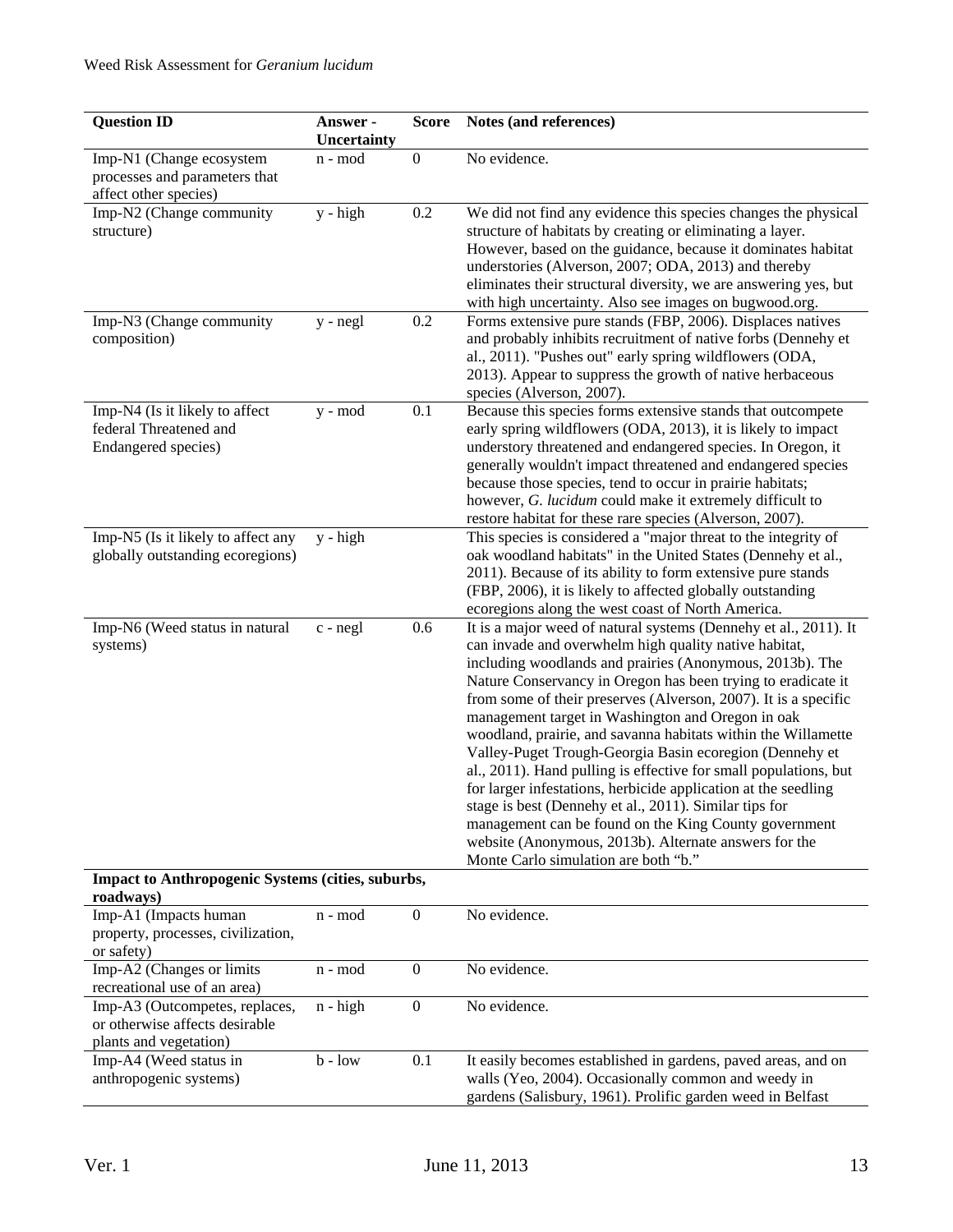| <b>Question ID</b>                                                                                              | Answer -           | <b>Score</b>     | Notes (and references)                                                                                                                                                                                                                                                                                                                                                                                   |
|-----------------------------------------------------------------------------------------------------------------|--------------------|------------------|----------------------------------------------------------------------------------------------------------------------------------------------------------------------------------------------------------------------------------------------------------------------------------------------------------------------------------------------------------------------------------------------------------|
|                                                                                                                 | <b>Uncertainty</b> |                  | (FNI, 2013). Grows in wet swales of a roadside in Oregon                                                                                                                                                                                                                                                                                                                                                 |
|                                                                                                                 |                    |                  | (OSU Herbarium, 2006). But no evidence of control in these                                                                                                                                                                                                                                                                                                                                               |
|                                                                                                                 |                    |                  | types of systems. Alternate answers for the Monte Carlo                                                                                                                                                                                                                                                                                                                                                  |
|                                                                                                                 |                    |                  | simulation are "c" and "a."                                                                                                                                                                                                                                                                                                                                                                              |
| Impact to Production Systems (agriculture, nurseries, forest plantations, orchards, etc.)                       |                    |                  |                                                                                                                                                                                                                                                                                                                                                                                                          |
| Imp-P1 (Reduces crop/product<br>yield)                                                                          | n - mod            | $\Omega$         | No evidence.                                                                                                                                                                                                                                                                                                                                                                                             |
| Imp-P2 (Lowers commodity<br>value)                                                                              | $n - high$         | $\boldsymbol{0}$ | No evidence. It may reduce the forage value of unimproved<br>pastures that occur on hillsides where cultivation is not<br>possible (Alverson, 2007).                                                                                                                                                                                                                                                     |
| Imp-P3 (Is it likely to impact<br>trade)                                                                        | y - mod            | 0.2              | This species is a quarantine pest in the state of Washington,<br>where it cannot be sold or moved within the state<br>(Anonymous, 2013b). Furthermore, landowners are required to<br>remove it from their properties (Anonymous, 2013b). Because<br>this species can contaminate nursery stock (Anonymous,<br>2013b; Dennehy et al., 2011), it is likely to affect some trade<br>in plants for planting. |
| Imp-P4 (Reduces the quality or<br>availability of irrigation, or<br>strongly competes with plants<br>for water) | n - mod            | $\boldsymbol{0}$ | No evidence.                                                                                                                                                                                                                                                                                                                                                                                             |
| Imp-P5 (Toxic to animals,                                                                                       | $n - low$          | $\overline{0}$   | No evidence that this species or genus (Burrows and Tyrl,                                                                                                                                                                                                                                                                                                                                                |
| including livestock/range                                                                                       |                    |                  | 2001) is toxic.                                                                                                                                                                                                                                                                                                                                                                                          |
| animals and poultry)                                                                                            |                    |                  |                                                                                                                                                                                                                                                                                                                                                                                                          |
| Imp-P6 (Weed status in<br>production systems)                                                                   | $a - low$          | $\boldsymbol{0}$ | In pasture in Oregon (OSU Herbarium, 2006). However, there<br>is no evidence it is considered a weed of production systems.                                                                                                                                                                                                                                                                              |
|                                                                                                                 |                    |                  | Alternate answers for the Monte Carlo simulation were both<br>"b."                                                                                                                                                                                                                                                                                                                                       |
| <b>GEOGRAPHIC POTENTIAL</b>                                                                                     |                    |                  | Unless otherwise noted, all evidence below represents point-<br>occurrences obtained from GBIF (2013).                                                                                                                                                                                                                                                                                                   |
| <b>Plant cold hardiness zones</b>                                                                               |                    |                  |                                                                                                                                                                                                                                                                                                                                                                                                          |
| Geo-Z1 (Zone 1)                                                                                                 | n - negl           | N/A              | No evidence.                                                                                                                                                                                                                                                                                                                                                                                             |
| Geo-Z2 (Zone 2)                                                                                                 | $n - negl$         | N/A              | No evidence.                                                                                                                                                                                                                                                                                                                                                                                             |
| Geo-Z3 (Zone 3)                                                                                                 | n - negl           | N/A              | No evidence.                                                                                                                                                                                                                                                                                                                                                                                             |
| Geo-Z4 (Zone 4)                                                                                                 | $n - negl$         | N/A              | No evidence.                                                                                                                                                                                                                                                                                                                                                                                             |
| Geo-Z5 (Zone 5)                                                                                                 | n - high           | N/A              | Right along interface between zone 5 and 6 in Norway.<br>Assuming no since it is not present within zone 5.                                                                                                                                                                                                                                                                                              |
| Geo-Z6 (Zone 6)                                                                                                 | y - negl           | N/A              | Sweden and Norway.                                                                                                                                                                                                                                                                                                                                                                                       |
| Geo-Z7 (Zone 7)                                                                                                 | $y - negl$         | N/A              | Germany, Norway, Spain, OR (USA). Hardy to zone 7 (PFAF,<br>2013).                                                                                                                                                                                                                                                                                                                                       |
| Geo-Z8 (Zone 8)                                                                                                 | y - negl           | N/A              | France, Spain, OR (USA).                                                                                                                                                                                                                                                                                                                                                                                 |
| Geo-Z9 (Zone 9)                                                                                                 | y - negl           | N/A              | Spain, Greece, WA (USA).                                                                                                                                                                                                                                                                                                                                                                                 |
| Geo-Z10 (Zone 10)                                                                                               | $n - high$         | N/A              | A few points near edge in San Francisco (USA) and India.                                                                                                                                                                                                                                                                                                                                                 |
| Geo-Z11 (Zone 11)                                                                                               | $n - negl$         | N/A              | No evidence.                                                                                                                                                                                                                                                                                                                                                                                             |
| Geo-Z12 (Zone 12)                                                                                               | $n - negl$         | N/A              | No evidence.                                                                                                                                                                                                                                                                                                                                                                                             |
| Geo-Z13 (Zone 13)                                                                                               | $n - negl$         | N/A              | No evidence.                                                                                                                                                                                                                                                                                                                                                                                             |
| Köppen-Geiger climate classes                                                                                   |                    |                  |                                                                                                                                                                                                                                                                                                                                                                                                          |
| Geo-C1 (Tropical rainforest)                                                                                    | $n - negl$         | N/A              | No evidence.                                                                                                                                                                                                                                                                                                                                                                                             |
| Geo-C2 (Tropical savanna)                                                                                       | n - negl           | N/A              | No evidence.                                                                                                                                                                                                                                                                                                                                                                                             |
| Geo-C3 (Steppe)                                                                                                 | y - negl           | N/A              | Spain and Morocco.                                                                                                                                                                                                                                                                                                                                                                                       |
| Geo-C4 (Desert)                                                                                                 | $n - high$         | $\rm N/A$        | Two points in Algeria, one in Egypt. Because this species                                                                                                                                                                                                                                                                                                                                                |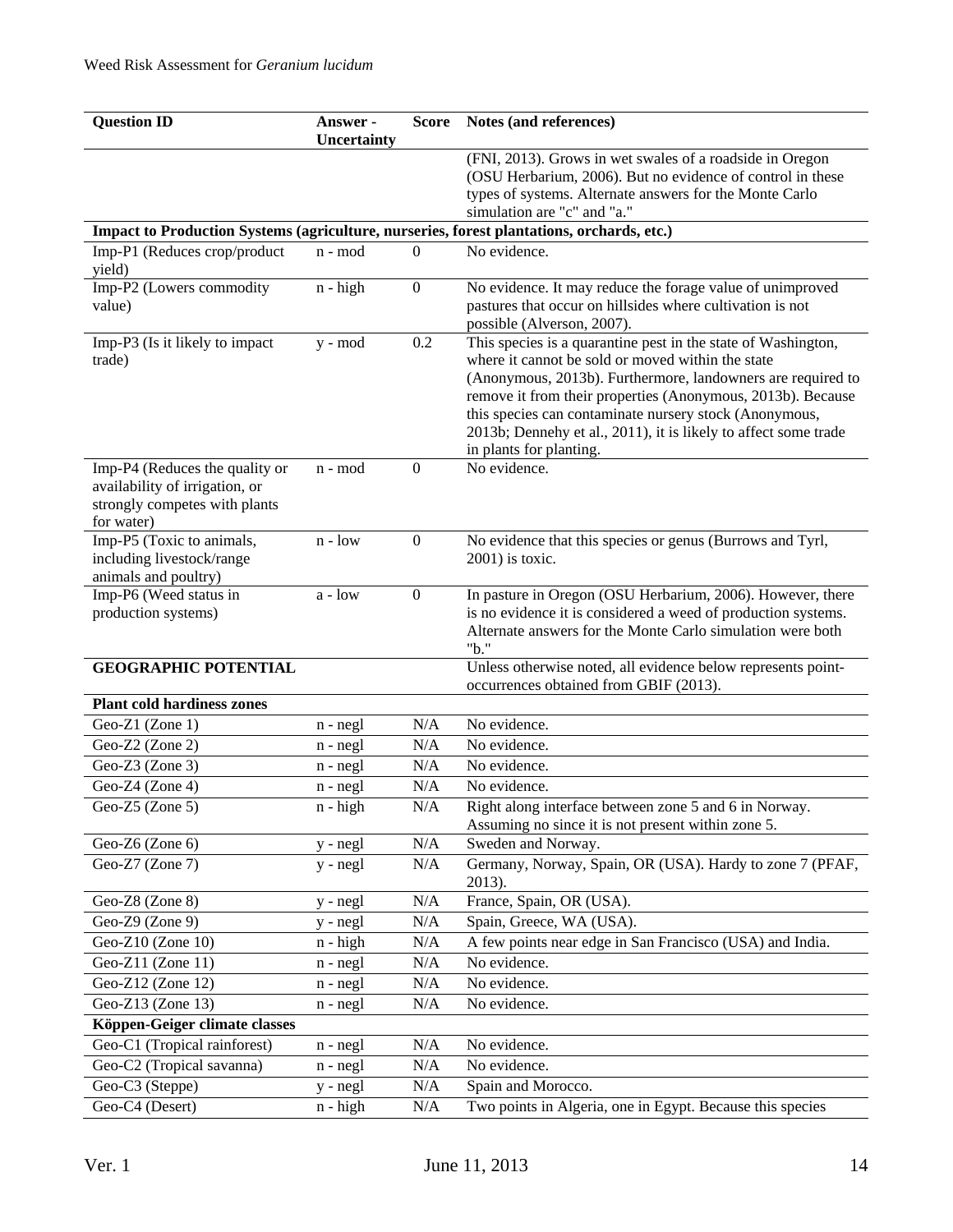| <b>Question ID</b>                                        | Answer -<br>Uncertainty | <b>Score</b> | Notes (and references)                                                                    |
|-----------------------------------------------------------|-------------------------|--------------|-------------------------------------------------------------------------------------------|
|                                                           |                         |              | appears to favor moist sites (Shaw, 2013), we are assuming                                |
|                                                           |                         |              | these points are either erroneous or represent occurrences in<br>protected microhabitats. |
| Geo-C5 (Mediterranean)                                    | y - negl                | N/A          | Portugal, Spain, United States.                                                           |
| Geo-C6 (Humid subtropical)                                | $y - low$               | N/A          | Greece, Pakistan, one point in Turkey, and one point in                                   |
|                                                           |                         |              | Azerbaijan.                                                                               |
| Geo-C7 (Marine west coast)                                | y - negl                | N/A          | United Kingdom and France.                                                                |
| Geo-C8 (Humid cont. warm                                  | y - mod                 | N/A          | One point in Pakistan and two in Armenia.                                                 |
| sum.)                                                     |                         |              |                                                                                           |
| Geo-C9 (Humid cont. cool sum.)                            | y - negl                | N/A          | Sweden.                                                                                   |
| Geo-C10 (Subarctic)                                       | $y - low$               | N/A          | Norway and Germany.                                                                       |
| Geo-C11 (Tundra)                                          | $y - low$               | N/A          | Norway.                                                                                   |
| Geo-C12 (Icecap)                                          | n - negl                | N/A          | No evidence.                                                                              |
| 10-inch precipitation bands                               |                         |              |                                                                                           |
| Geo-R1 (0-10 inches; 0-25 cm)                             | $n - high$              | N/A          | Two points in Algeria, one in Egypt. Because this species                                 |
|                                                           |                         |              | appears to favor moist sites (Shaw, 2013), we are assuming                                |
|                                                           |                         |              | these points are either erroneous or represent occurrences in<br>protected microhabitats. |
| Geo-R2 (10-20 inches; 25-51                               | $y - negl$              | N/A          | Spain, Israel, and one point in Azerbaijan.                                               |
| cm)                                                       |                         |              |                                                                                           |
| Geo-R3 (20-30 inches; 51-76                               | $y - negl$              | N/A          | Germany, Sweden, and France.                                                              |
| cm)                                                       |                         |              |                                                                                           |
| Geo-R4 (30-40 inches; 76-102                              | $y - negl$              | N/A          | France, Belgium, Portugal, Pakistan, and India.                                           |
| cm)                                                       |                         |              |                                                                                           |
| Geo-R5 (40-50 inches; 102-127                             | $y - negl$              | $\rm N/A$    | OR (USA), Spain, and Ireland.                                                             |
| cm)<br>Geo-R6 (50-60 inches; 127-152                      |                         | $\rm N/A$    | WA and OR (USA) and the United Kingdom.                                                   |
| cm)                                                       | $y - negl$              |              |                                                                                           |
| Geo-R7 (60-70 inches; 152-178                             | $y - negl$              | $\rm N/A$    | WA (USA) and the United Kingdom.                                                          |
| cm)                                                       |                         |              |                                                                                           |
| Geo-R8 (70-80 inches; 178-203                             | $y - negl$              | N/A          | United Kingdom.                                                                           |
| cm)                                                       |                         |              |                                                                                           |
| Geo-R9 (80-90 inches; 203-229                             | $y - negl$              | N/A          | United Kingdom.                                                                           |
| cm)                                                       |                         |              |                                                                                           |
| Geo-R10 (90-100 inches; 229-<br>254 cm)                   | y - negl                | N/A          | United Kingdom.                                                                           |
| Geo-R11 (100+ inches; 254+                                | $y - low$               | N/A          | United Kingdom.                                                                           |
| $\text{cm}$ )                                             |                         |              |                                                                                           |
| <b>ENTRY POTENTIAL</b>                                    |                         |              |                                                                                           |
| Ent-1 (Plant already here)                                | $y - negl$              | 1            | Naturalized and spreading in the United States (CISEH, 2013;                              |
|                                                           |                         |              | Univ. of California, 2013). Also, this species has been                                   |
|                                                           |                         |              | collected twice in Canada from roadside habitats                                          |
|                                                           |                         |              | (Klinkenberg, 2013; Univ. of Alberta, 2013). Cultivated in                                |
|                                                           |                         |              | California (Anonymous, 2013a).                                                            |
| Ent-2 (Plant proposed for entry,<br>or entry is imminent) |                         | N/A          |                                                                                           |
| Ent-3 (Human value &                                      |                         | $\rm N/A$    | Seeds are available on the internet for resale (Plant World                               |
| cultivation/trade status)                                 |                         |              | Seeds, 2013). Available a nursery in California that will also                            |
|                                                           |                         |              | mail plants (Anonymous, 2013a). Has been used for centuries                               |
|                                                           |                         |              | as a diuretic and astringent in Europe, but is less well known                            |
|                                                           |                         |              | in North America (ODA, 2013; PFAF, 2013). Cultivated                                      |
|                                                           |                         |              | (Randall, 2012).                                                                          |